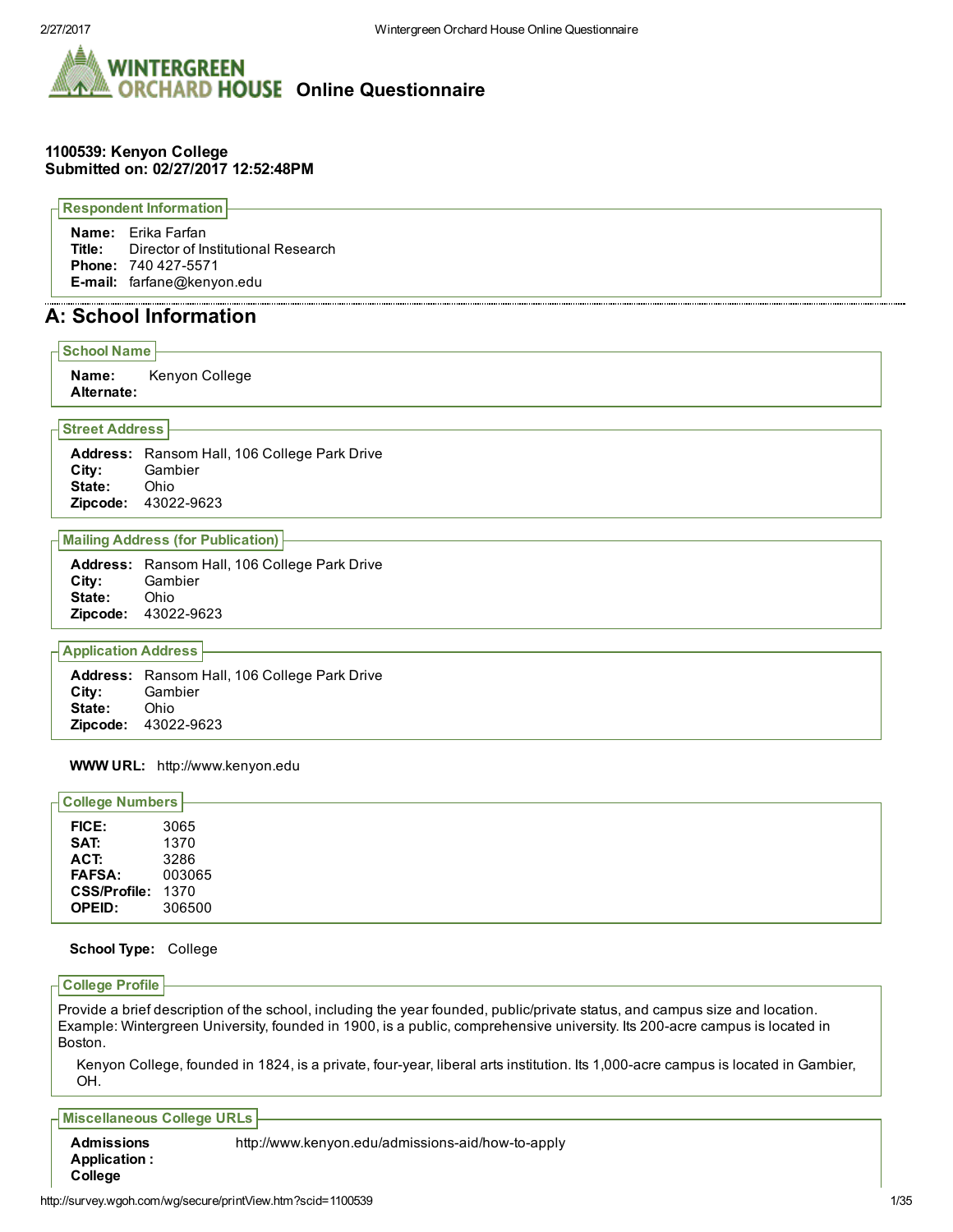| <b>Pictures/Gallery:</b><br>College Tour/Movie:<br>College Map:<br>Web Cam: | http://www.kenyon.edu/virtual-tour<br>http://www.kenyon.edu/files/vt/printmap.pdf                             |
|-----------------------------------------------------------------------------|---------------------------------------------------------------------------------------------------------------|
| Video:<br>Request Info:<br><b>Net Price Calculator:</b>                     | http://www.kenyon.edu/admissions-aid/financial-aid/cost-breakdown-by-semester/kenyon-net-<br>price-calculator |

# B: General Information

# Main Office

Phone: 740 427-5000 Toll-free: Fax:

# Admissions Office

| <b>Phone:</b> | 740 427-5776<br><b>Toll-free: 800 848-2468</b> |
|---------------|------------------------------------------------|
| <b>Fax:</b>   | 740 427-5770                                   |
| E-mail:       | admissions@kenyon.edu                          |

# Financial Aid Office

| Phone:      | 740 427-5430      |
|-------------|-------------------|
| Toll-free:  |                   |
| <b>Fax:</b> | 740 427-5240      |
| E-mail:     | finaid@kenyon.edu |

# President

| Name:                | Sean M. Decatur      |
|----------------------|----------------------|
| Title:               | President            |
| <b>Degree:</b> Ph.D. |                      |
| E-mail:              | president@kenyon.edu |

# Admissions Officer

| Name:<br>Title:<br>Degree: | Diane Anci<br>Vice President of Enrollment Management and Dean of Admissions and Financial Aid |
|----------------------------|------------------------------------------------------------------------------------------------|
|                            | <b>E-mail:</b> $ancid@kenvon.edu$                                                              |

# Financial Aid Officer

| Name:   | Craig Slaughter           |
|---------|---------------------------|
| Title:  | Director of Financial Aid |
| Degree: |                           |
| E-mail: | slaughterc@kenyon.edu     |

# General School Info

| Year School Founded: 1824                                                                                                                                                  |  |
|----------------------------------------------------------------------------------------------------------------------------------------------------------------------------|--|
| <b>Institution Type: X Four Year</b><br>Two Year<br><b>Upper Division</b><br>Graduate                                                                                      |  |
| <b>Academic Environment:</b> Liberal Arts                                                                                                                                  |  |
| Men's/Women's/Coed:<br>Women's College<br>Men's College<br>X Coeducational College<br><b>Founded Coeducational College</b><br>X Became Coeducational College<br>Year: 1969 |  |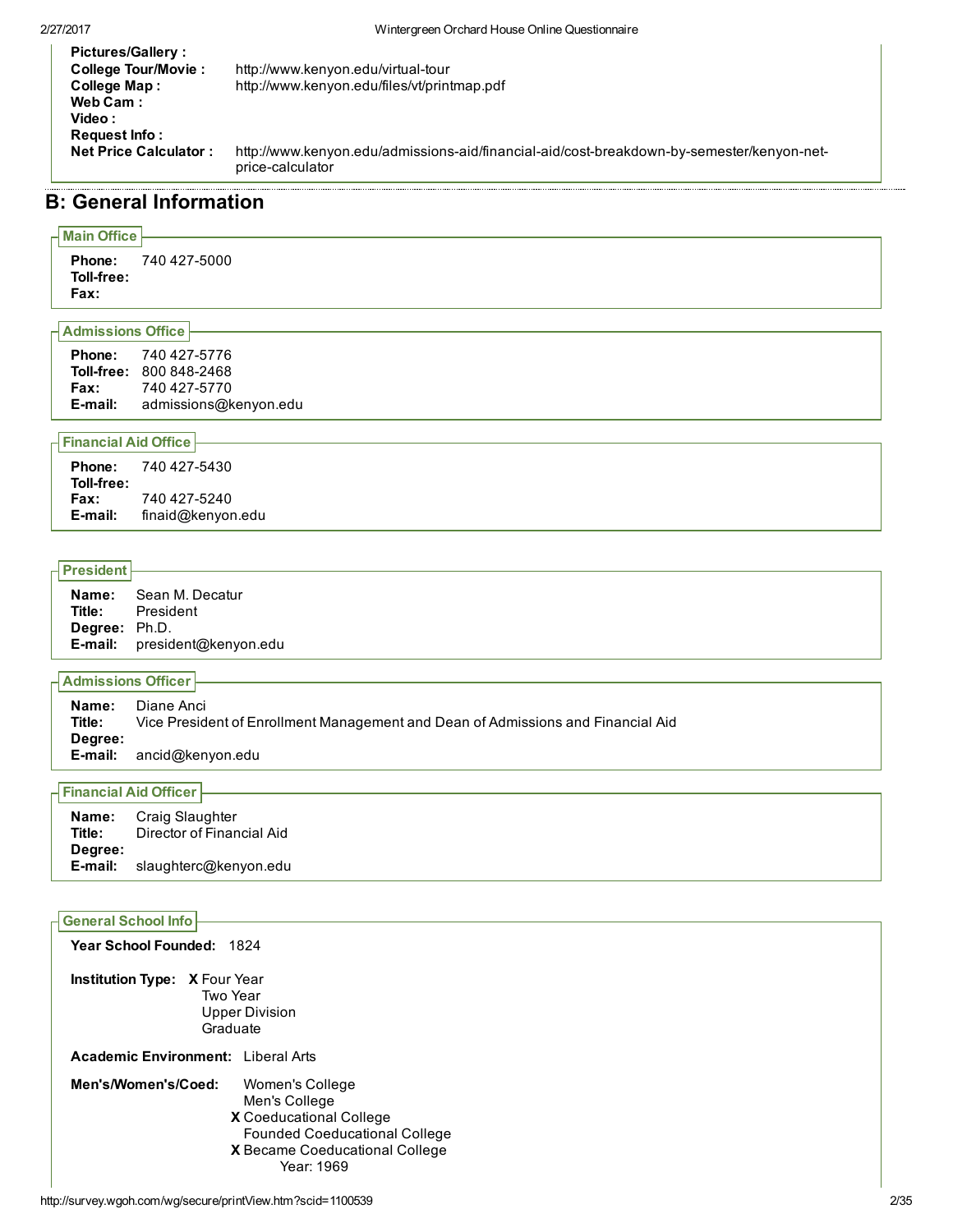Public/Private: Private (nonprofit)

| School Has Religious Affiliation: | Yes.<br>If YES, select one option from the church index menu or provide a specific affiliation. |
|-----------------------------------|-------------------------------------------------------------------------------------------------|
| <b>Church Index:</b><br>Specific: | informal affiliation with the Episcopal Church                                                  |
|                                   |                                                                                                 |

Historically/Traditionally Black: No

# General Comment

## General Comment:

Please list any related details not covered in the previous fields on this screen.

| <b>Enrollment Figures</b>                                            |           |           |
|----------------------------------------------------------------------|-----------|-----------|
| <b>Information for Fall: 2016</b>                                    |           |           |
| Fall 2016 data requested                                             |           |           |
|                                                                      | Men       | Women     |
| <b>Full-time Degree Seeking:</b><br><b>Part-time Degree Seeking:</b> | 760<br>10 | 928<br>10 |
| <b>Full-time Undergraduate:</b><br><b>Part-time Undergraduate:</b>   | 760       | 928       |
| <b>Full-time Graduate:</b><br><b>Part-time Graduate:</b>             |           |           |
| <b>Total Campus Enrollment (all students):</b>                       | 1.688     |           |

# C: Admissions Requirements for Freshmen

#### General Requirements

High School Diploma/Graduation: Required/GED accepted

General College Preparatory Program: Required

## Academic Units

Specify the distribution of academic high school units required and/or recommended of all or most degree-seeking students. One unit equals one year of study or its equivalent. If you are using a different system, please convert.

| <b>Total Number Of Academic Units Required:</b>       | 20 |
|-------------------------------------------------------|----|
| <b>Total Number Of Academic Units Recommended: 23</b> |    |

|                            | <b>Required</b> | Recommended |
|----------------------------|-----------------|-------------|
| English:                   |                 | 4           |
| <b>Mathematics:</b>        |                 | 4           |
| Science:                   | 3               | 4           |
| Lab Science:               | З               | З           |
| <b>Foreign Language:</b>   | 3               | 4           |
| <b>Social Studies:</b>     | 3               | 3           |
| History:                   |                 |             |
| <b>Academic Electives:</b> | 3               | 3           |
| Other:                     |                 | 1           |
|                            |                 |             |

Describe other required/recommended units: fine arts

Standard Test Requirements for Freshman Applicants

Test Optional: Unknown

Standard test requirements for freshman applicants: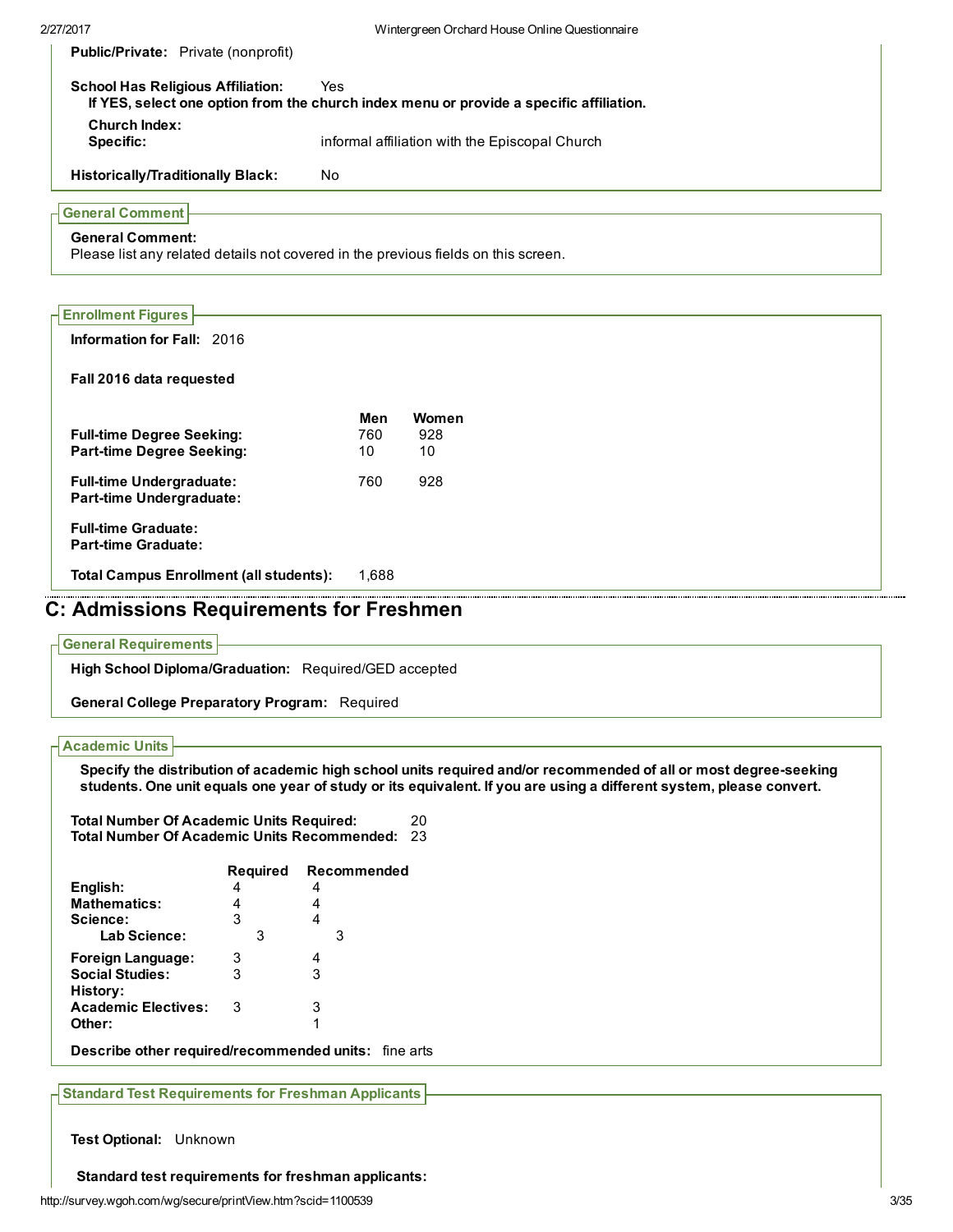Q=Required, M=Required Of Some, C=Recommended, S=Considered If Submitted, N=Not Used

SAT Reasoning Only: ACT Only: SAT Reasoning or ACT: Q **SAT Subject:** 

Standard Test Preference: No Preference Standard Tests Used For Counseling: Yes Standard Tests Used For Placement: No

# Writing Component Policy

Please indicate how your institution will use the SAT or ACT writing component (check all that apply):

- For Admissions For Placement For Advising In place of an application essay As a validity check on the application essay
- X No college policy as of now

## SAT Subject Test

If SAT Subject tests are required or recommended, specify how many and which ones:

SAT Subject Tests: Unknown

### Requirements For Regular Admission

List test scores, class rank and GPA requirements for regular admission of in-state and out-of-state applicants:

Additional Requirements

#### Check special requirements for admission to specific programs:

Portfolio required for art program Audition required for music program Audition required for dance program Audition required for theatre program R.N. required for nursing program **Other** 

## Special Programs

Check special programs or policies for applicants who are not normally admissible due to academic deficiencies and/or economic disadvantage:

**HEOP** EOP **Conditional Other** 

## Campus Visit / Interviews

#### Campus Visit: Recommended

X Off-Campus interview arranged with admissions representative Admissions Interview: Recommended Off-Campus Interview:

- X Off-Campus interview arranged with alumni representative
- Off-Campus interviews not available

Deferred Admission

Admission May Be Deferred: Yes Length: 1 Unit: (Example: semester hours)

Application Fee

Application Fee Required: No Amount: Can It Be Waived For Financial Need? Yes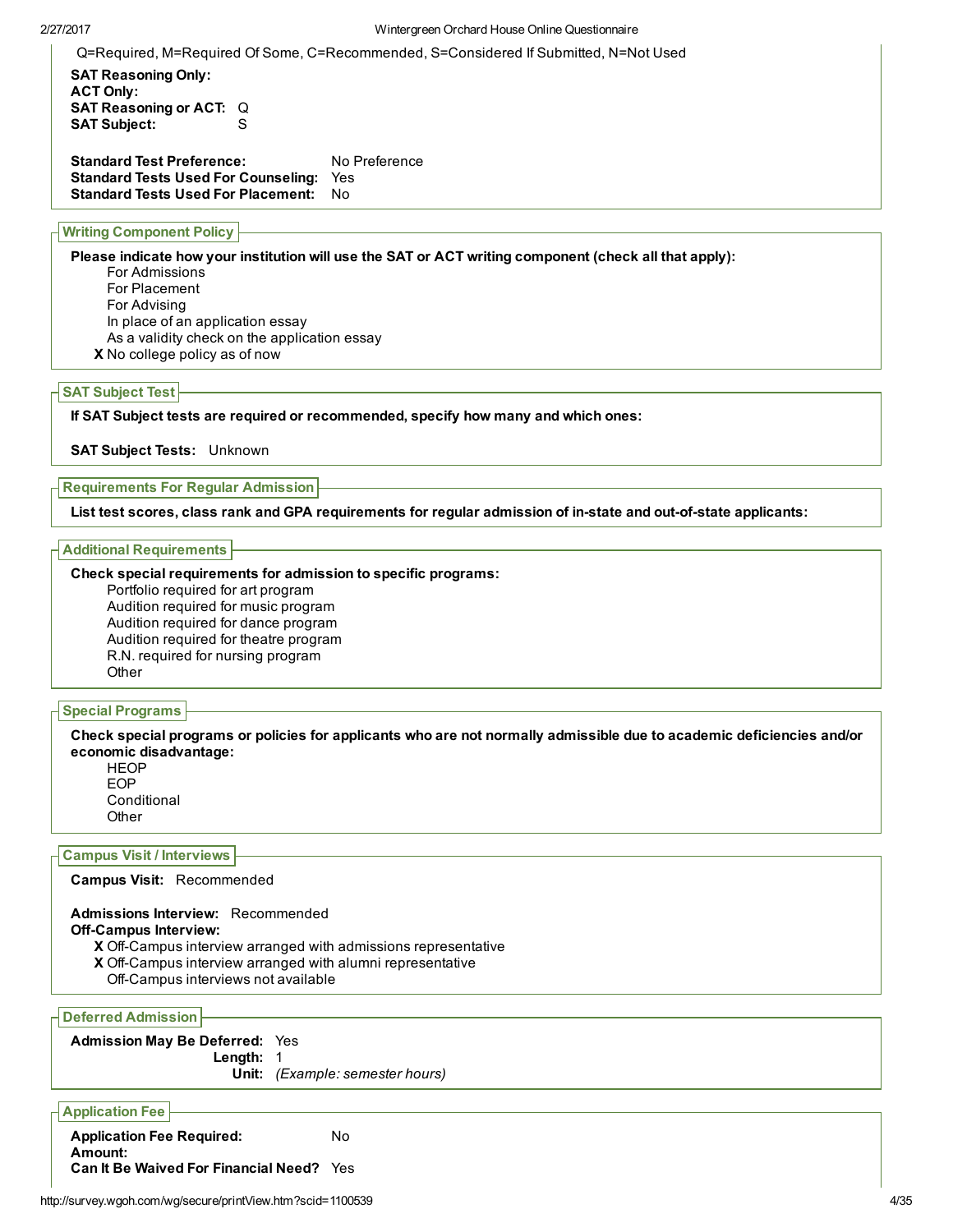#### Comment:

(Example: international/out-of-state/ online fees or waivers)

Application Fee Refundable: No

# D: Admissions Policy

# Academic Criteria

Relative importance of each of the following academic factors in your first-time, first-year (freshman) admission decisions: 1=Very important, 2=Important, 3=Considered, 4=Not Considered

- 1 Secondary School Record
- 2 Class Rank
- 1 Recommendations
- 2 Standardized test Scores
- 1 Essay

#### Nonacademic Criteria

Relative importance of each of the following nonacademic factors in your first-time, first-year (freshman) admission decisions:

1=Very important, 2=Important, 3=Considered, 4=Not Considered

- 2 Interview
- 2 Extracurricular Activities
- 2 Particular Talent/Ability
- 1 Character/Personal Qualities
- 3 Alumni/ae Relationship
- 3 Geographical Residence
- 3 State Residency
- 4 Religious Affiliation/Commitment
- 3 Minority Affiliation
- 3 Volunteer Work
- 3 Work Experience

# E: Admissions Procedures

Please modify this section to represent the data for Fall 2017:

Information shown for Fall: 2016

```
Deadlines for Fall Admission
```
SAT/ACT Scores Must Be Received By: February 15 (Example: January 15) SAT Subject Scores Must Be Received By: February 15

Visit For Interview By: January of 12th year.

Is there an application deadline for fall term? Yes

Priority Filing Date: Final Filing Date: January 15

## Application Forms

Common Application Form Accepted: Yes If yes, are supplemental forms required? No

Is your school a member of the Common Application Group? Yes

Common Application Deadline:

Admission Notification

#### X By date : April 1 Notification of Admission is sent: (Choose only one) On rolling basis beginning:

**Other** 

Admission Acceptance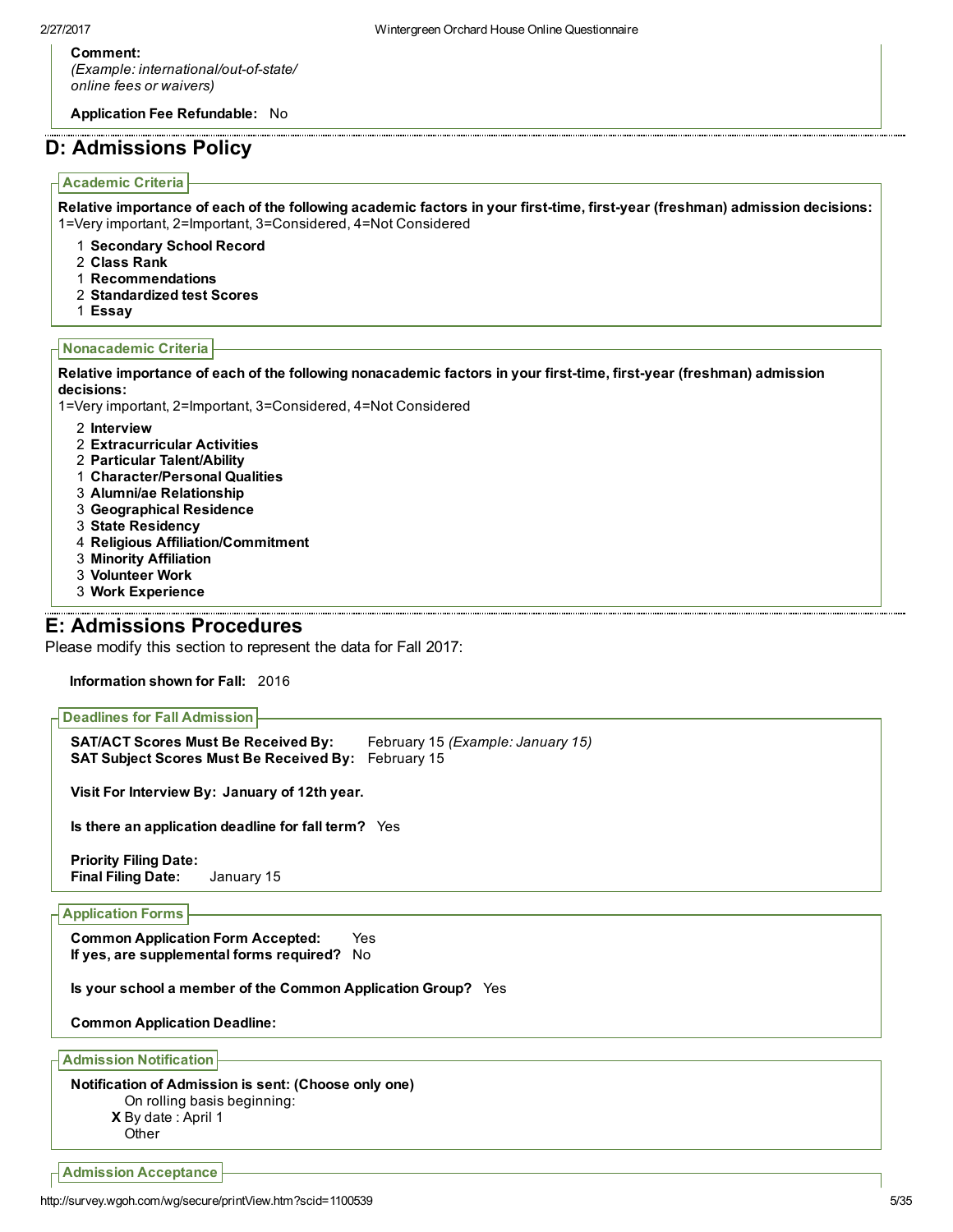Applicant must accept offer of admission: (Choose only one)

X By date : May 1 On rolling basis Must reply by May 1 or within the following number of weeks if notified thereafter: **Other** 

## Tuition Deposit

Tuition Deposit Amount: \$350.00 Tuition Deposit is: Refund deadline date: Other Policy:

#### Room Deposit

Room Deposit Amount: Room Deposit is: Unknown Refund deadline date: Other Policy:

First-time, first-year students accepted in terms other than fall: No Percentage who enter in terms other than fall: %

Admission process is need-blind: No

# F: Special Programs

Please modify this section to represent the data for Fall 2016:

Information shown for Fall: 2016

Early Decision Program

School has Early Decision program: Yes

Number of Early Decision applications submitted for 2016-2017 academic year: 378 Number of Early Decision applications accepted for 2016-2017 academic year: 241

First or only early decision closing date for fall entry: November 15 Other early decision closing date: January 15

|  | <b>Early Action Program</b> |  |
|--|-----------------------------|--|
|--|-----------------------------|--|

School has nonbinding Early Action program: No

Early Action closing date for fall entry:

```
Early Admission Program
```
School has Concurrent Enrollment/Early Admission Program for high school students: Yes

# G: Transfer Applicants

Please modify this section to represent the data for Fall 2016:

Information shown for Fall: 2016

| <b>Transfer Applicants</b>                                                                                                                                                                  |                                     |                |  |  |
|---------------------------------------------------------------------------------------------------------------------------------------------------------------------------------------------|-------------------------------------|----------------|--|--|
| <b>Transfer Applicants are Accepted:</b><br>Yes                                                                                                                                             |                                     |                |  |  |
| <b>Number of Transfer Applicants Received for Fall 2016:</b><br><b>Number of Transfer Applicants Offered for Fall 2016:</b><br><b>Number of Transfer Applicants Enrolled for Fall 2016:</b> |                                     | 142<br>36<br>8 |  |  |
| Indicate terms transfers may enroll: X Fall                                                                                                                                                 | Winter<br><b>X</b> Spring<br>Summer |                |  |  |
| An applicant must have a minimum number                                                                                                                                                     |                                     | N٥             |  |  |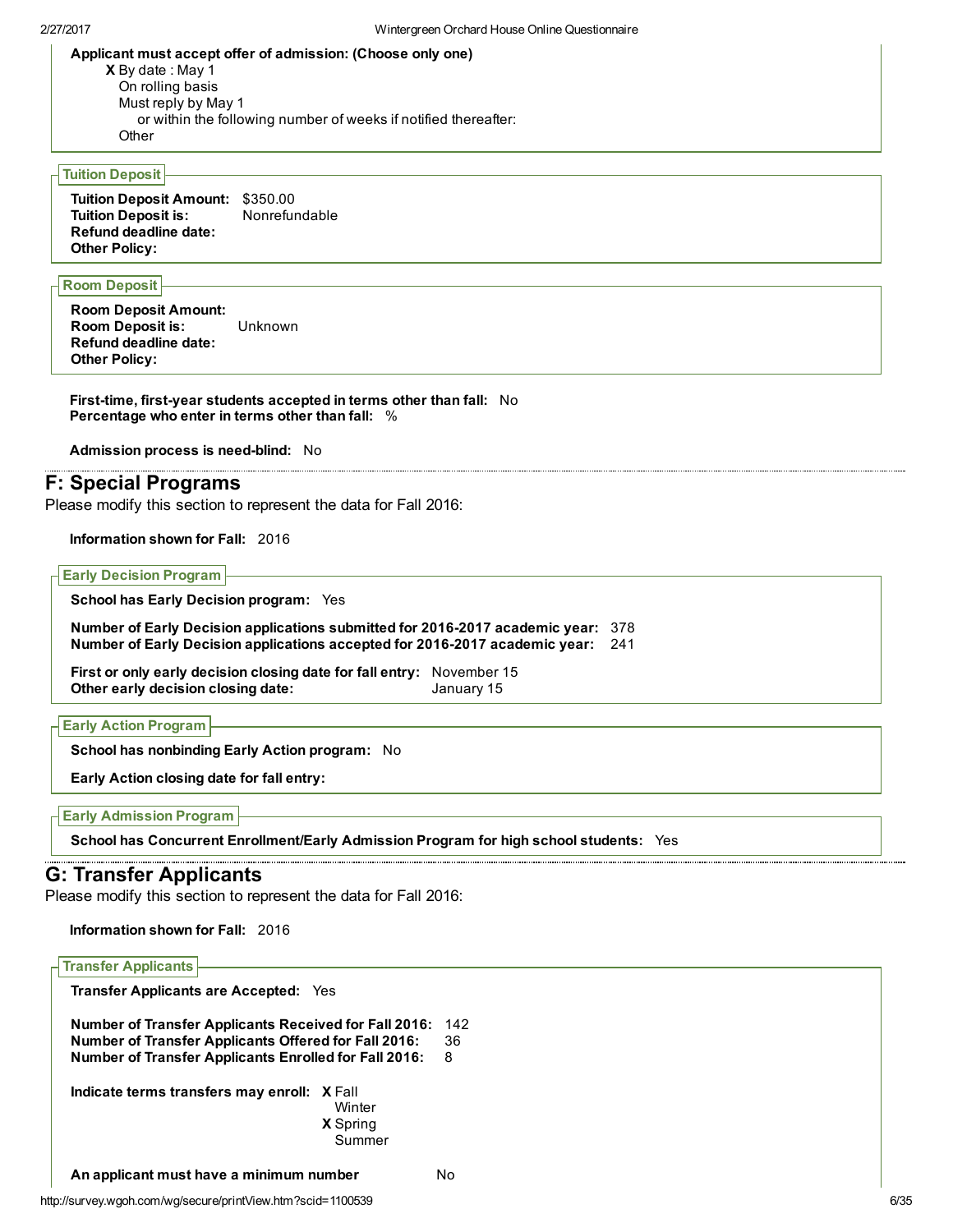of credits completed to apply as a transfer applicant?

## Minimum Number:

Units: (Example: semester hours)

#### Transfer Student Requirements/Recommendations

#### Indicate all items required of transfer students for admission:

1=Required of All, 2=Recommended of All, 3=Recommended of Some, 4=Required of Some, 5=Not Required/Recommended

- 1 High school transcript
- 1 College transcript(s)
- 1 Essay or personal statement
- 2 Interview
- 1 Standardized test scores
- 1 Statement of good standing from prior institution(s)

### GPA Requirements

Minimum High School GPA required of transfer applicants on 4.0 scale: Minimum College GPA required of transfer applicants on 4.0 scale:

#### Transfer Application Priority Dates

Fall: April 1 Winter: Spring: November 15 Summer:

#### Transfer Application Closing Dates

Fall: April 1 Winter: Spring: November 15 Summer:

## Transfer Notification Dates

Notification of admission of transfer applicants is sent

Fall: May 15 Winter: Spring: December 1 Summer:

## Transfer Acceptance Dates

#### Transfer students must accept offer of admission by

Fall: June 1 Winter: Spring: December 15 Summer:

#### Lowest course letter grade that may be transferred for credit: C (Example: C-)

# Maximum Credits Transferred Maximum number of credits that may be transferred for credit:

From two-year: 32 unit: semester hours (Example: semester hours) From four-year: 32 unit: semester hours (Example: semester hours) Comments:

# Minimum Credits Must Complete

# Minimum number of credits transfers must complete at school:

For Associate: unit: (Example: semester hours) For Bachelor's: 8 unit: semester hours (Example: semester hours)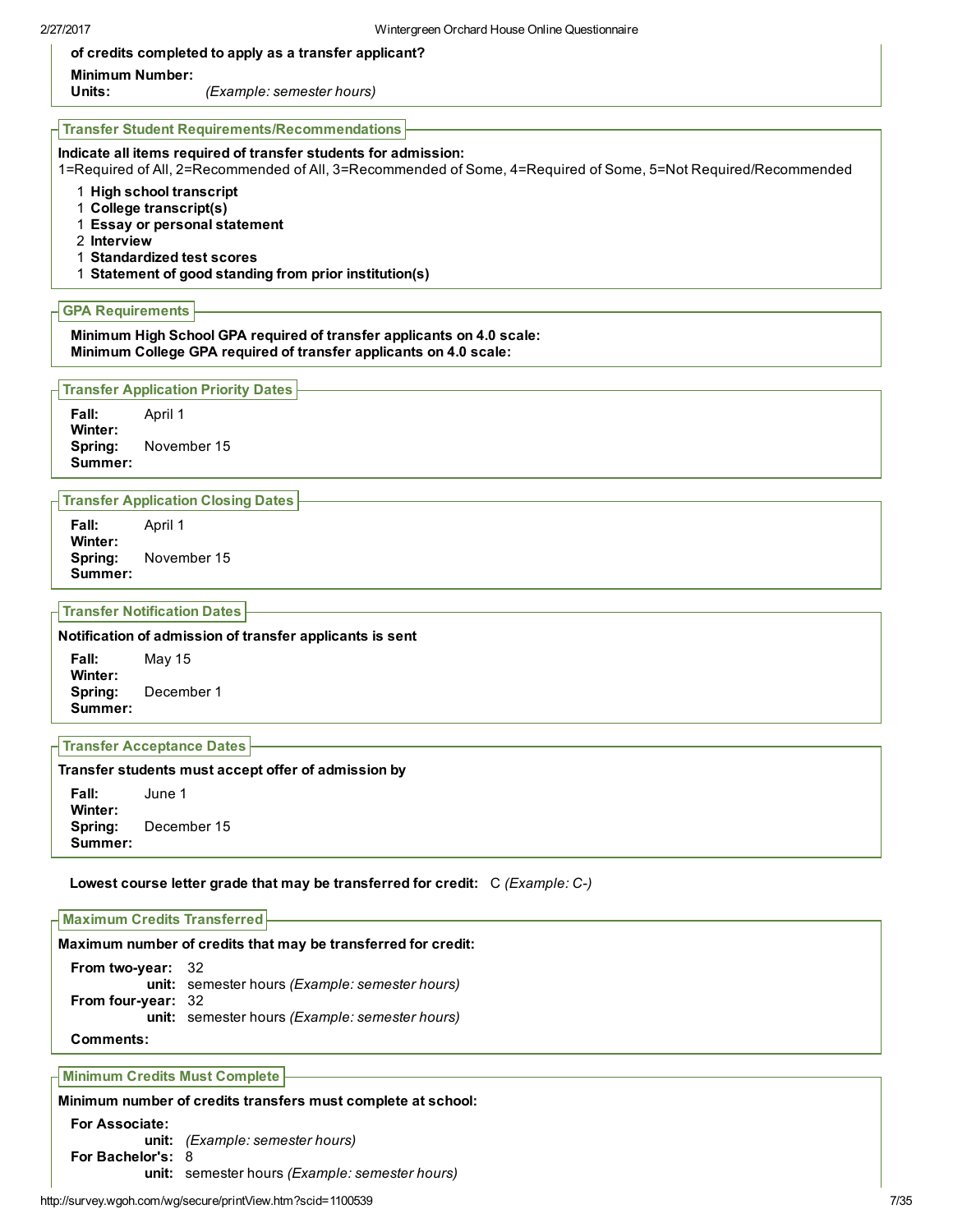Comments:

#### Percent of all new students who were transfers into all class levels for Fall 2016: 3 %

Describe Other/Unique Transfer Policies

Recommendation from previous institution.

# H: Placement Options

CEEB Advanced Placement Test

Check options offered for CEEB Advanced Placement test: Credit and/or placement

Credit/placement offered for CEEB scores of: 4 or better

Specify any restrictions of CEEB Advanced Placement options: scores of 3 may be considered.

Other Programs And Options

- Check option offered for CLEP general exams: Neither
- Check option offered for CLEP subject exams: Neither
- Check option offered for Regents College Exams (RCE): Neither
- Check option offered for home school portfolio: Neither
- Check option offered for DANTES exams: Neither
- Check option offered for school's own challenge exams: Placement
- Check option offered for relevant military experience: Neither
- Check option offered for relevant life experience: Neither
- Check option offered for International Baccalaureate: Credit and/or placement

Describe programs other than the above and options available:

# J: Freshman Enrollment

Please modify this section to represent the data for Fall 2016:

Information shown for Fall: 2016

Freshman is defined as first-time, first-year, degree-seeking student. Include early decision, early action, and students who began studies during the summer. Do not include transfer applicants.

| <b>Freshmen Enrollment</b>                                                                                                                                                                           |     |                |
|------------------------------------------------------------------------------------------------------------------------------------------------------------------------------------------------------|-----|----------------|
| Number of completed freshman applications received for Fall 2016:<br>Number of freshman applicants offered admission for Fall 2016:                                                                  |     | 5.927<br>1.702 |
| Number of freshman applicants offered who enrolled for Fall 2016:                                                                                                                                    |     | 487            |
| Size of Freshman Class:<br>(Include formerly deferred students, freshman transfers,<br>continuing freshmen, as well as those counted in number<br>of freshman applicants offered who enrolled above) | 487 |                |
| <b>Percentage of freshmen from public schools:</b> 51 %                                                                                                                                              |     |                |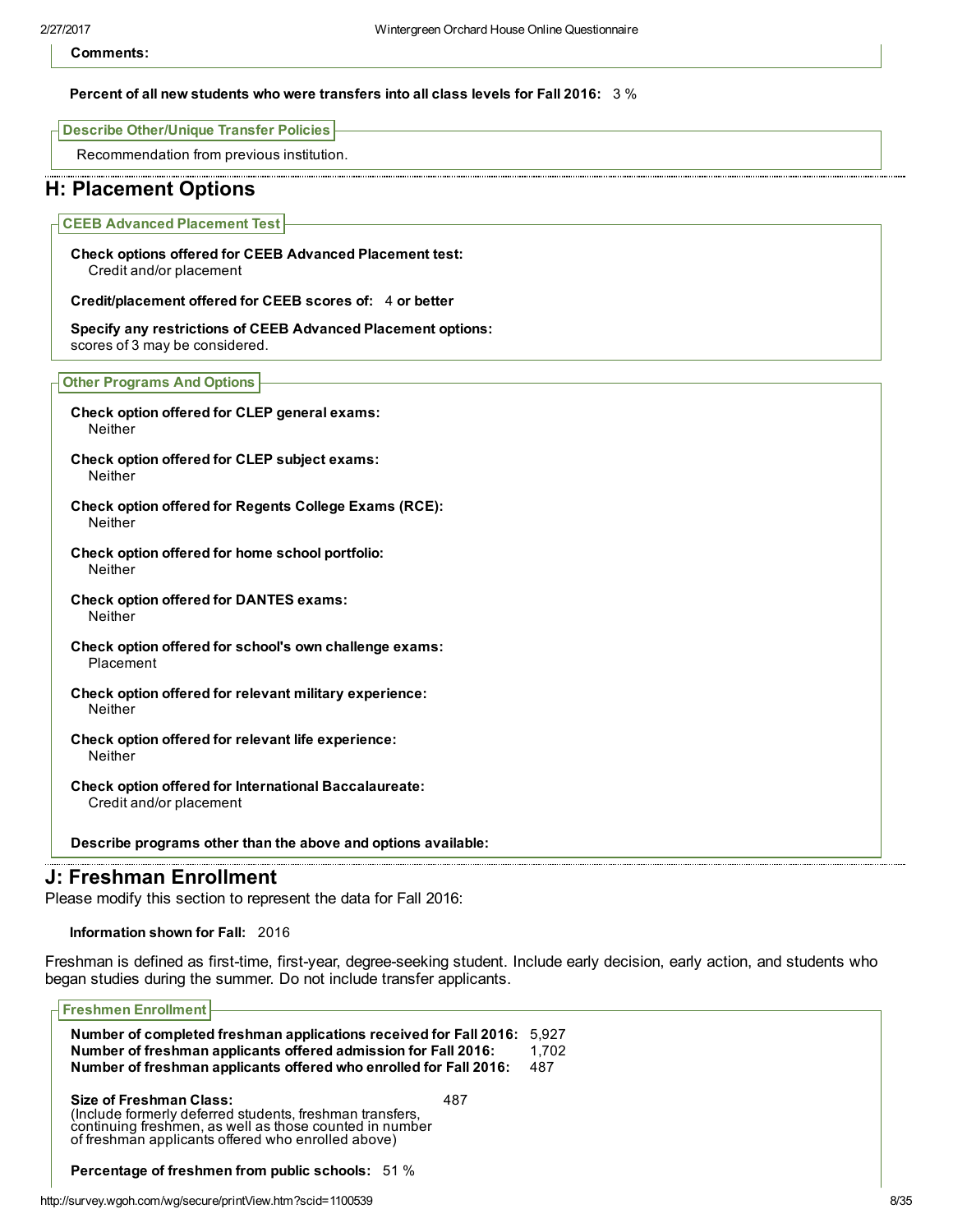Number of secondary schools represented in the freshman class that began in Fall 2016: 428

Percentage of freshmen from out-of-state. Exclude nonresident aliens: 87%

#### Waiting List

| <b>School has waiting list policy:</b> Yes                                                                                                            |           |
|-------------------------------------------------------------------------------------------------------------------------------------------------------|-----------|
| If yes, answer the following questions for Fall 2016:                                                                                                 |           |
| Number of qualified applicants placed on waiting list: 2,579<br>Number accepting a place on waiting list:<br>Number of wait-listed students admitted: | 971<br>15 |

# K: Secondary School Class Rank

Please modify this section to represent the data for Fall 2016:

Information shown for Fall: 2016

Freshman is defined as first-time, first-year degree-seeking student. Report information for those students from whom you collect secondary school class rank information.

| <b>Class Ranks</b>  |                                                                                    |
|---------------------|------------------------------------------------------------------------------------|
|                     | High school class rank of enrolled freshmen who reported class rank for Fall 2016. |
| Top tenth:          | 63 %                                                                               |
| Top quarter:        | 90%                                                                                |
| Top half:           | 99%                                                                                |
| <b>Bottom half:</b> | 1 %                                                                                |

Bottom quarter: 0 %

Percentage of freshmen who submitted class rank: 24 %

### **GPA**

Average high school GPA (on a 4.0 scale) of current freshman class who submitted high school GPA: 3.93

Percentage of freshmen who submitted GPA: 86 %

High school GPAs (on a 4.0 scale) of enrolled freshmen who reported GPA for Fall 2016.

| Percent who had GPA of 3.75 or higher:                 | 68 % |
|--------------------------------------------------------|------|
| <b>Percent who had GPA between 3.50 and 3.74: 16 %</b> |      |
| Percent who had GPA between 3.25 and 3.49:             | 11 % |
| <b>Percent who had GPA between 3.00 and 3.24:</b> 4 %  |      |
| Percent who had GPA between 2.50 and 2.99:             | 1 %  |
| Percent who had GPA between 2.00 and 2.49:             | %    |
| Percent who had GPA between 1.00 and 1.99:             | %    |
| Percent who had GPA below 1.00:                        | %    |

# L: Test Scores

Please modify this section to represent the data for Fall 2016:

Information shown for Fall: 2016

Include information for ALL enrolled, degree-seeking, first-time, first-year (freshman) students who submitted test scores. Do not include partial test scores (e.g., mathematics scores but not critical reading for a category of students) or combine other standardized test results (such as TOEFL) in this item. Do not convert SAT scores to ACT scores and vice versa. Do convert New SAT scores (2016) to Old SAT scores using the College Board's concordance tools and tables [\(sat.org/concordance](http://sat.org/concordance)).

Freshman is defined as first-time, first-year degree-seeking student. Include students who began studies during the summer, international/nonresident alien students, and students admitted under special arrangements. Do not include partial test scores (i.e., mathematics scores but not critical reading for a category of students) or combine other standardized test results such as TOEFL.

#### Test Percentages

Percentage of freshman students enrolled in Fall 2016 who submitted standardized test scores.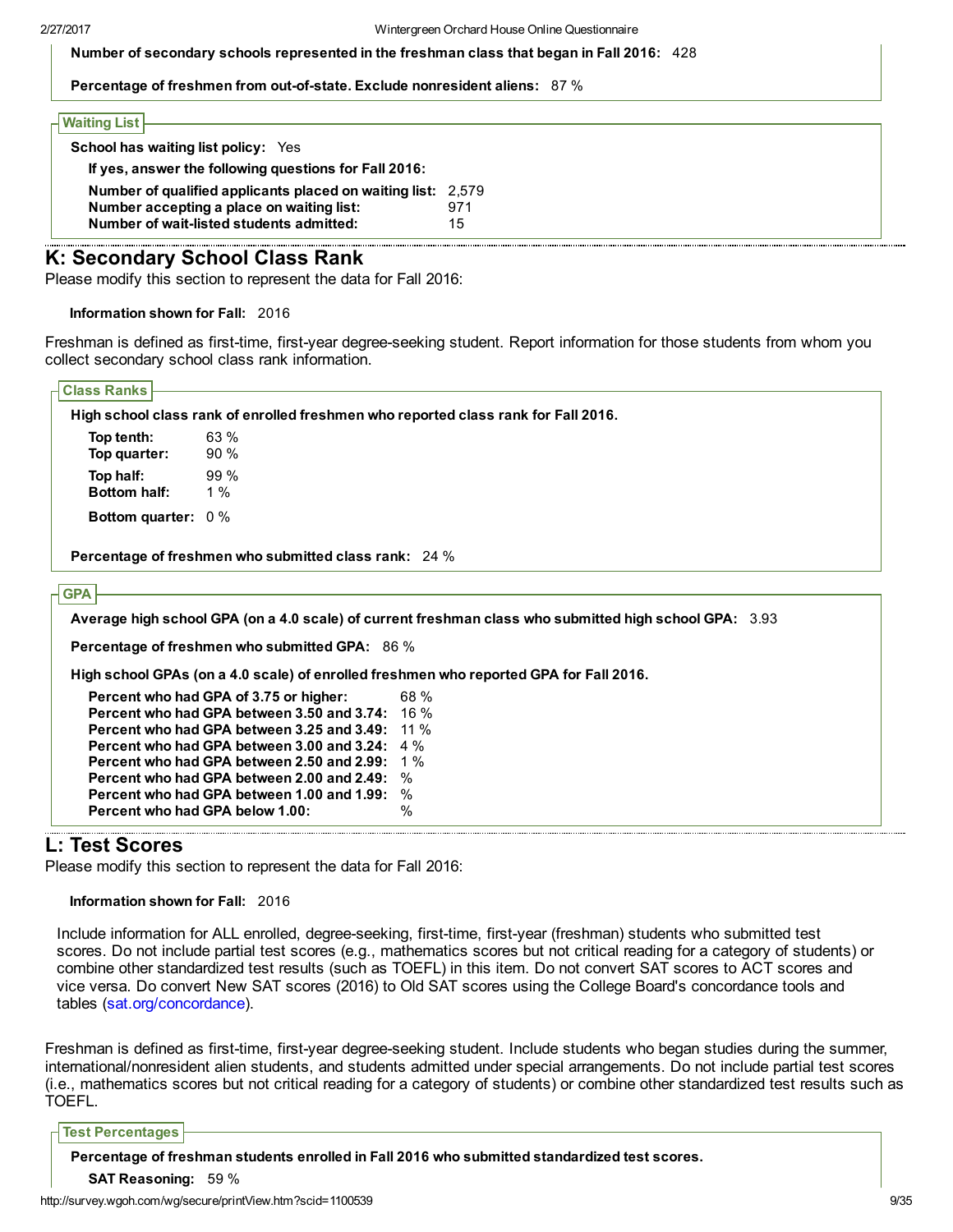## If percentages not available, which was taken by the majority of freshman students? SAT Reasoning

# SAT Reasoning Scores of Freshman Students

|                                        |                         |               |           | Scores of freshman students enrolled in Fall 2016 who submitted SAT Reasoning scores.                           |
|----------------------------------------|-------------------------|---------------|-----------|-----------------------------------------------------------------------------------------------------------------|
| <b>Score Range</b>                     | <b>Critical Reading</b> |               | Math      | Writing                                                                                                         |
| 700-800                                | 45 %                    |               | 28 %      | 44 %                                                                                                            |
| 600-699                                | 39 %                    |               | 50 %      | 41 %                                                                                                            |
| 500-599                                | 14%                     |               | 20 %      | 13 %                                                                                                            |
| 400-499                                | 2%                      |               | 2%        | 2%                                                                                                              |
| 300-399                                | $\%$                    |               | $\%$      | %                                                                                                               |
| 200-299                                | $\%$                    |               | %         | %                                                                                                               |
|                                        |                         |               |           | Check Total                                                                                                     |
|                                        |                         |               |           | Range of middle 50% (25th-75th percentile) scores of freshman students enrolled in Fall 2016 who submitted SAT  |
| <b>Reasoning:</b>                      |                         |               |           |                                                                                                                 |
| <b>Critical Reading:</b>               | 620                     | 730           |           |                                                                                                                 |
| Math:                                  | 610                     | 710<br>$\sim$ |           |                                                                                                                 |
| Writing:                               | 630                     | 730<br>$\sim$ |           |                                                                                                                 |
| Combined:                              |                         |               |           |                                                                                                                 |
|                                        |                         |               |           |                                                                                                                 |
| <b>Average SAT Reasoning:</b>          |                         |               |           |                                                                                                                 |
| <b>Critical Reading: 676</b>           |                         |               |           |                                                                                                                 |
| Math:                                  | 658                     |               |           |                                                                                                                 |
| Writing:                               | 675                     |               |           |                                                                                                                 |
| Combined:                              |                         |               |           |                                                                                                                 |
|                                        |                         |               |           |                                                                                                                 |
| <b>ACT Scores of Freshman Students</b> |                         |               |           |                                                                                                                 |
|                                        |                         |               |           | Scores of freshman students enrolled in Fall 2016 who submitted ACT scores.                                     |
| <b>Score Range</b>                     | <b>English</b>          | Math          | Composite |                                                                                                                 |
| 30-36                                  | 77 %                    | 45 %          | 72 %      |                                                                                                                 |
| 24-29                                  | 21 %                    | 51 %          | 28 %      |                                                                                                                 |
| 18-23                                  | 2%                      | 4 %           | 0%        |                                                                                                                 |
| $12 - 17$                              | %                       | %             | $\%$      |                                                                                                                 |
| $6 - 11$                               | $\%$                    | $\%$          | %         |                                                                                                                 |
|                                        |                         |               |           |                                                                                                                 |
| Below 6                                | $\%$                    | $\%$          | %         |                                                                                                                 |
|                                        |                         |               |           | Check Total                                                                                                     |
|                                        |                         |               |           | Range of middle 50% (25th-75th percentile) scores of freshman students enrolled in Fall 2016 who submitted ACT: |
| English:                               | 30<br>$\sim$ $\sim$     | 35            |           |                                                                                                                 |
| Math:                                  | 27<br>$\sim$ $-$        | 32            |           |                                                                                                                 |
|                                        | 8<br>$\blacksquare$     | 10            |           |                                                                                                                 |
| Writing:                               |                         |               |           |                                                                                                                 |
| <b>Composite:</b>                      | 29<br>$\sim$ $-$        | 33            |           |                                                                                                                 |
| <b>Average ACT:</b>                    |                         |               |           |                                                                                                                 |
| English:                               | 32                      |               |           |                                                                                                                 |
| Math:                                  | 29                      |               |           |                                                                                                                 |
| Writing:                               | 9                       |               |           |                                                                                                                 |
| Composite: 31                          |                         |               |           |                                                                                                                 |
|                                        |                         |               |           |                                                                                                                 |

v

# M: Student Body Characteristics

Please modify this section to represent the data for Fall 2016:

Information shown for Fall: 2016

## Percentage of full-time undergraduates from out-of-state. Exclude nonresident aliens: 85 %

# Foreign Schools Only Percentage of full-time undergraduates from the U.S.:  $\%$ <br>Percentage of full-time undergraduates from your country:  $\%$ Percentage of full-time undergraduates from your country: Percentage of full-time undergraduates from other countries: %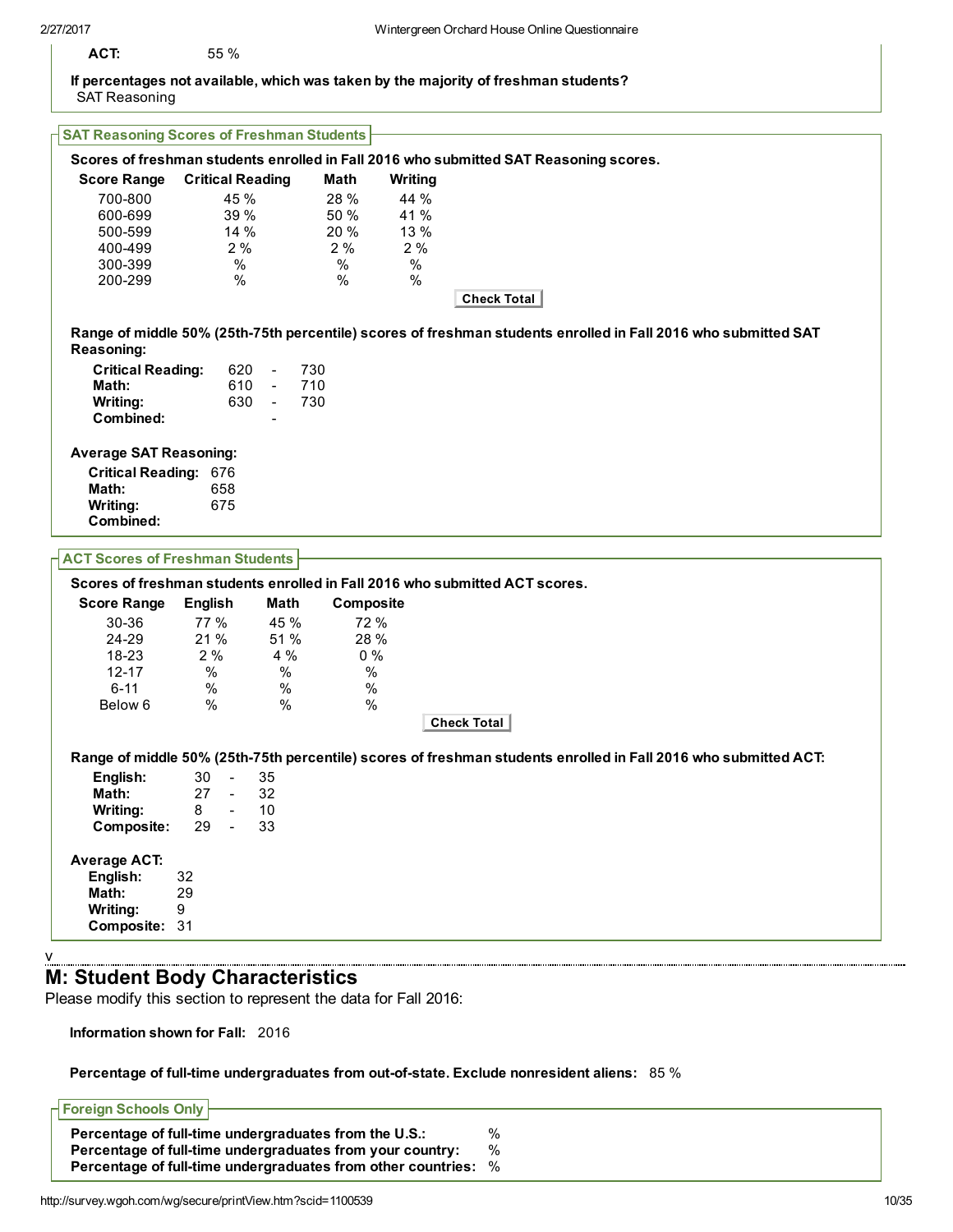#### Average age of full-time, degree-seeking undergraduate students: 19

| <b>Enrollment by Racial/Ethnic Category</b>                                                                         |                   |                                        |               |
|---------------------------------------------------------------------------------------------------------------------|-------------------|----------------------------------------|---------------|
| Please use numbers only, not percentages. Complete third column only if data for first two columns are unavailable. |                   |                                        |               |
| <b>Breakdowns</b>                                                                                                   | <b>First-year</b> | Degree-Seeking<br><b>Undergraduate</b> | Undergraduate |
| <b>Nonresident aliens:</b>                                                                                          | 27                | 78                                     |               |
| Hispanic/Latino:                                                                                                    | 34                | 78                                     |               |
| <b>Black or African American, non-Hispanic/Latino:</b>                                                              | 10                | 59                                     |               |
| White, non-Hispanic/Latino:                                                                                         | 365               | 1,232                                  |               |
| American Indian or Alaska Native, non-Hispanic/Latino:                                                              | 0                 | O                                      |               |
| Asian, non-Hispanic/Latino:                                                                                         | 19                | 61                                     |               |
| Native Hawaiian or other Pacific Islander, non-Hispanic/Latino:                                                     | 0                 |                                        |               |
| Two or more races, non-Hispanic/Latino:                                                                             | 22                | 128                                    |               |
| Race and/or ethnicity unknown:                                                                                      | 10                | 52                                     |               |
| Total:                                                                                                              | 487               | 1.688                                  | 0             |
|                                                                                                                     |                   | <b>Calc Totals</b>                     |               |

## Class Size

In the table below, please use the definition for Class Section to report information about the size of class sections offered.

| 2-9 Students:         | 83  |       |
|-----------------------|-----|-------|
| 10-19 Students:       | 212 |       |
| 20-29 Students:       | 109 |       |
| 30-39 Students:       | 16  |       |
| 40-49 Students:       | 5   |       |
| 50-99 Students:       | 3   |       |
| 100+ Students:        | ი   |       |
| <b>Total Classes:</b> | 428 | Total |
|                       |     |       |

# N: Programs/Services for Learning Disabled Students

Please modify this section to represent the data for Fall 2016:

## Information shown for Fall: 2016

According to the National Joint Committee on Learning Disabilities, learning disabilities is a "general term that refers to a heterogenous group of disorders manifested by significant difficulties in the acquisition and use of listening, speaking, reading, writing, reasoning, or mathematical abilities." A learning disability is presumably due to central nervous system dysfunction, and is not primarily due to other handicapping conditions, environmental, or cultural influences. It is not a form of mental retardation, or an emotional disorder.

| <b>LD Program</b>                                 |                                                                                             |  |  |
|---------------------------------------------------|---------------------------------------------------------------------------------------------|--|--|
|                                                   | According to the above definition, institution accepts learning disabled (LD) students: Yes |  |  |
| <b>Check one:</b> Support services but no program |                                                                                             |  |  |
|                                                   | If specific program, list program name:                                                     |  |  |
|                                                   | (Example: Learning Disabled Student Center)                                                 |  |  |

| <b>LD Program Limitations</b> |  |
|-------------------------------|--|
|-------------------------------|--|

LD program limited to specific number: No If yes, specify number:

LD program limited to specific percentage: No If yes, specify percent: %

LD Program Applications

Figures should specifically reflect LD program applications, not general admissions applications from LD students. Number of completed self-identified LD applications received for the 2016-2017 academic year: Number of self-identified LD applicants offered admission for the 2016-2017 academic year: Number of self-identified LD applicants offered admission who enrolled for the 2016-2017 academic year:

Total number of undergraduate students in LD program or receiving services for the 2016-2017 academic year: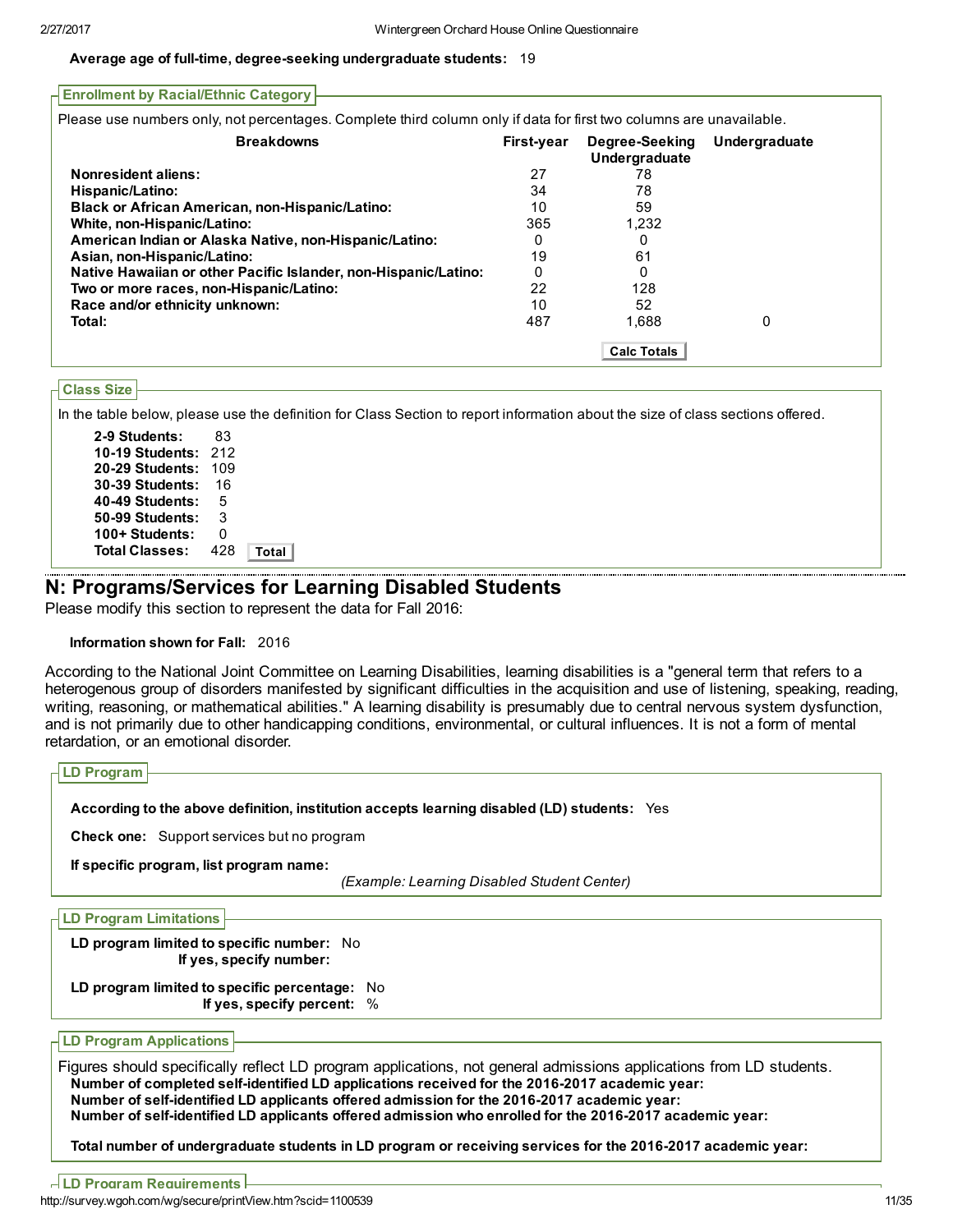X Diagnostic tests Requirements same for LD students: Yes OR-Check all that apply: Critical Reading: Math: Combined: ACT English: Math: Composite: Required Child Study Team report required if student is classified **Other** 

Personal interview: Recommended

Essay required: Yes If yes, may it be typed? Yes

 $\mathbb{L}$  -  $\mathbb{L}$   $\mathbb{L}$   $\mathbb{L}$   $\mathbb{L}$  and  $\mathbb{L}$  are proper substituting

Untimed standardized tests accepted: Yes GED certification accepted: No

Minimum class rank accepted: Minimum letter grade average accepted:

Specify any admissions requirements for LD students that may be waived on individual basis:

## LD Student Services

X Note taking X Readers X Tutors X Other testing accommodations X Reading machines X Tape recorders X Extended time for tests X Early syllabus X Exam on tape or computer X Texts on tape X Typist/Scribe X Priority registration X Priority seating X Other Check services available to all LD students Remedial math Remedial English Remedial reading Other special classes Diagnostic testing Oral tests Videotaped classes Untimed tests Special bookstore Learning center Substitution of courses Take home exam Waiver of foreign language degree requirement Proofreading services Waiver of math degree requirement assistive technology, Alphasmarts, equipment loan, computer-based testing, reduced distraction testing. Learning disabled students are tutored: Individually and in small groups Credit toward degree is given for remedial courses: No Term that best describes LD program/services: Partial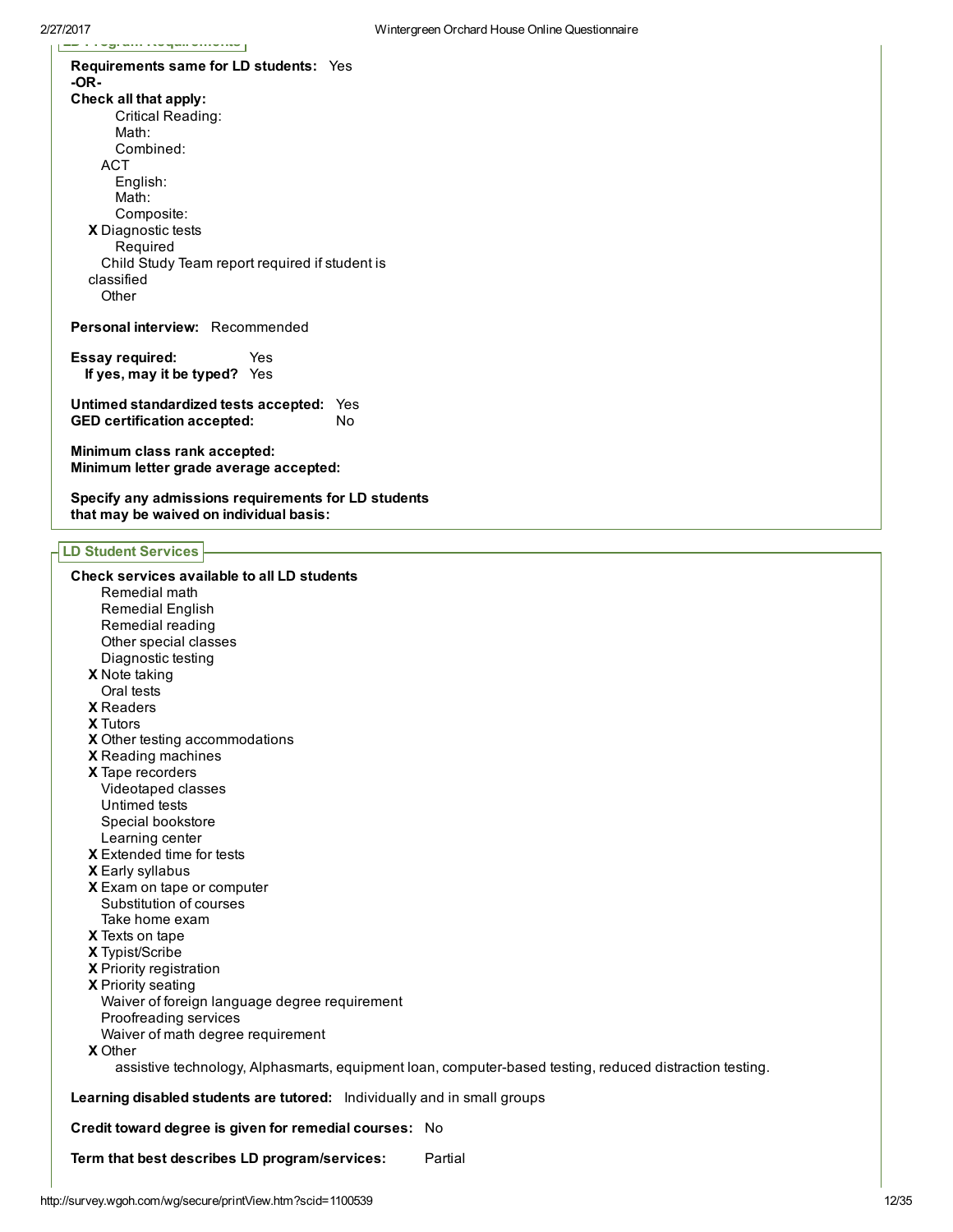| 2/27/2017 |                                                            | Wintergreen Orchard House Online Questionnaire |    |      |
|-----------|------------------------------------------------------------|------------------------------------------------|----|------|
|           | Lighter course load for LD students: No                    |                                                |    |      |
|           | <b>Additional time to complete degree:</b> No              |                                                |    |      |
|           | Are there any additional costs for LD<br>program/services? |                                                | No |      |
|           |                                                            | Extra cost: $0$                                |    | per: |

# Staff Persons

Number of staff persons available to work with LD students: Full-time: 1 Part-time:

# Key Staff Person

Name: Erin Farrell Salva Title: Coordinator of Disability Services

#### LD Program Contact

| <b>Name:</b> Erin Farrell Salva                  |
|--------------------------------------------------|
| <b>Title:</b> Coordinator of Disability Services |
| <b>Phone: 740 427-5453</b>                       |
| <b>E-mail:</b> salvae@kenyon.edu                 |

#### **Comments**

Please comment on any areas not covered above that would describe your LD program or its requirements:

#### Additional LD Program Information

Are LD program services available to students who have Yes not self-identified during the application process?

Application closing deadline for LD program: (Example: January 15)

Do students complete a separate application for admissions? No

Are students simultaneously accepted to the institution and the LD program? Yes

Does a member of the LD program sit on the admissions committee? No

Are high school math waivers accepted? No

Are high school foreign language waivers accepted? No

Is documentation of a neuropsychological or comprehensive psycho-educational evaluation required for admission to the program?: Yes

## Select all required tests:

- X Nelson-Denny Reading Test
- X SATA (Scholastic Abilities Test for Adults)
- X Wechsler Adult Intelligence Scale, 4th edition
- X WISCIV (Wechsler Intelligence Scale for Children, 4th edition)
- X Woodcock-Johnson Psycho-educational testing and/or Achievement Tests Other Tests

Testing documentation must be dated within how many months of application? 60

#### LD Services Available For:

- X Freshmen
- X Sophomores
- X Juniors
- X Seniors

#### Counseling services that are offered to LD Students:

| <b>X</b> Academic               | times per academic year |
|---------------------------------|-------------------------|
| <b>X</b> Psychological          | times per academic year |
| <b>X</b> Student Support Groups | times per academic year |
| <b>X</b> Vocational             | times per academic year |

Is there an advisor/advocate from the LD program available to student? Yes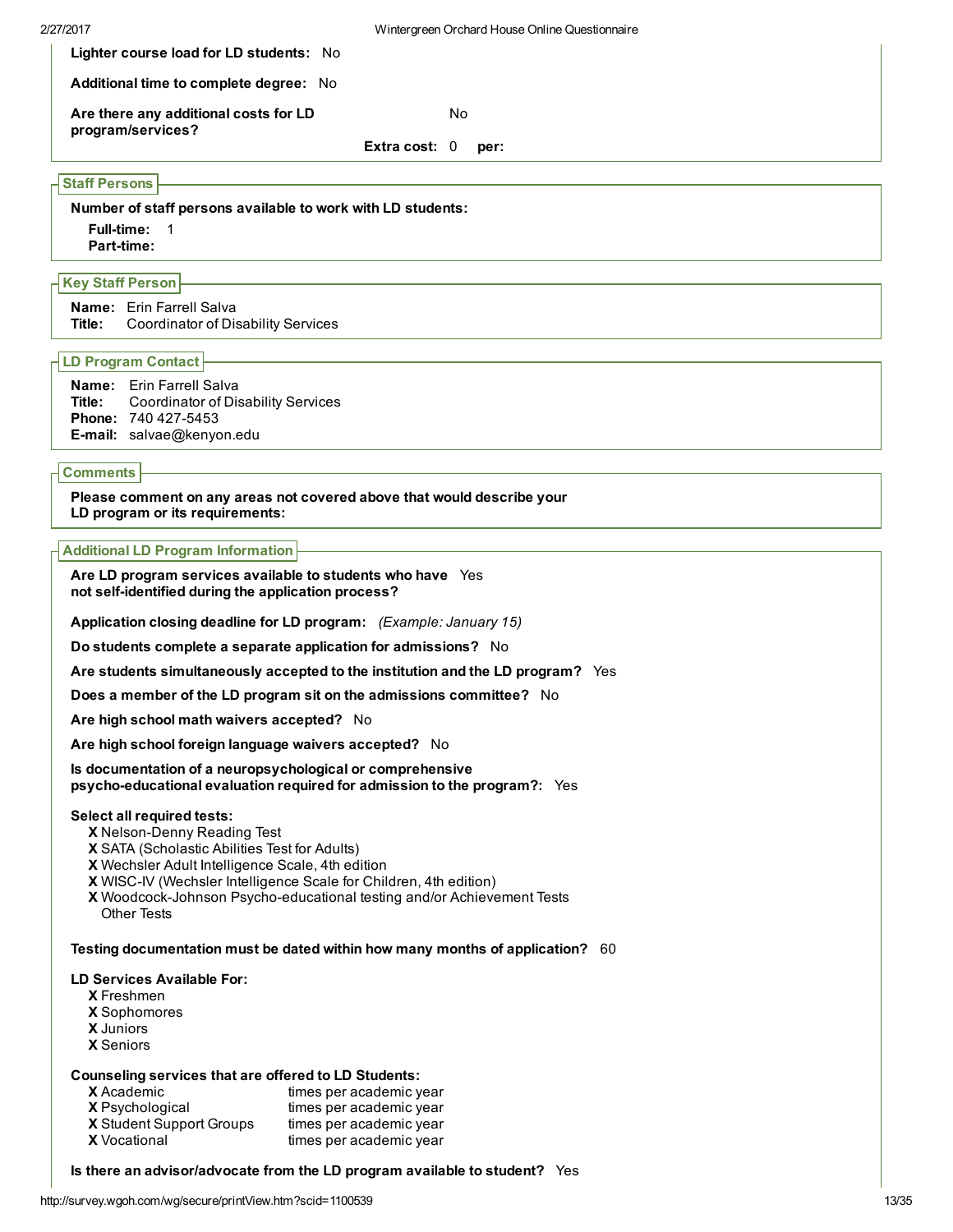| If yes, how often does the advisor/advocate meet with student?                                                                           |                         | If yes, how often does the advisor/advocate meet with faculty? | times per month<br>times per month |  |
|------------------------------------------------------------------------------------------------------------------------------------------|-------------------------|----------------------------------------------------------------|------------------------------------|--|
| Is individual tutoring available? Yes<br>If yes, how often? Weekly                                                                       |                         |                                                                |                                    |  |
| What is the average size of tutoring groups?                                                                                             |                         |                                                                |                                    |  |
| <b>Check Tutorial Options:</b>                                                                                                           |                         |                                                                |                                    |  |
|                                                                                                                                          | <b>Individual Group</b> |                                                                |                                    |  |
| Time Management                                                                                                                          | X                       |                                                                |                                    |  |
| Organizational Skills                                                                                                                    | X                       |                                                                |                                    |  |
| Strategies                                                                                                                               | X                       |                                                                |                                    |  |
| Content Area                                                                                                                             |                         |                                                                |                                    |  |
| <b>Writing Labs</b>                                                                                                                      | χ                       |                                                                |                                    |  |
| Math Labs                                                                                                                                | X                       |                                                                |                                    |  |
| Study Skills                                                                                                                             | X                       |                                                                |                                    |  |
| Total number of graduate students available to work with LD students:<br>Total number of peer tutors available to work with LD students: |                         |                                                                |                                    |  |
| Are single rooms available to students with specific disabilities?                                                                       |                         | Yes                                                            |                                    |  |
| If yes, is a medical note required?                                                                                                      |                         | Yes                                                            |                                    |  |
|                                                                                                                                          |                         |                                                                |                                    |  |
| <b>LD Program Mailing Address</b>                                                                                                        |                         |                                                                |                                    |  |

Address: Kenyon College - Student Accessibility and Support Services City: Gambier State: OH Zip: 43022

URL for LD Program Unit: http://www.kenyon.edu/directories/offices-services/student-accessibility-support-services

# O: International Applicant Information

Please modify this section to represent the data for Fall 2016:

Information shown for Fall: 2016

Test Requirements for International Applicants Indicate test requirements for undergraduate international applicants whose native language is not English, and specify the minimum score that is acceptable for each. Q=Required, M=Required Of Some, C=Recommended, S=Considered If Submitted, N=Not Used TOEFL only Q MELAB only TOEFL or MELAB Preference: TOEFL Minimum TOEFL score: Paper: 600 Internet: 100 Minimum MELAB score: SAT Reasoning or ACT Q SAT Subject Preference: No Preference Minimum SAT Reasoning: Critical Reading: Math: Combined: Writing: Minimum ACT: English: Math: Composite: Writing:

#### Minimum SAT Subject: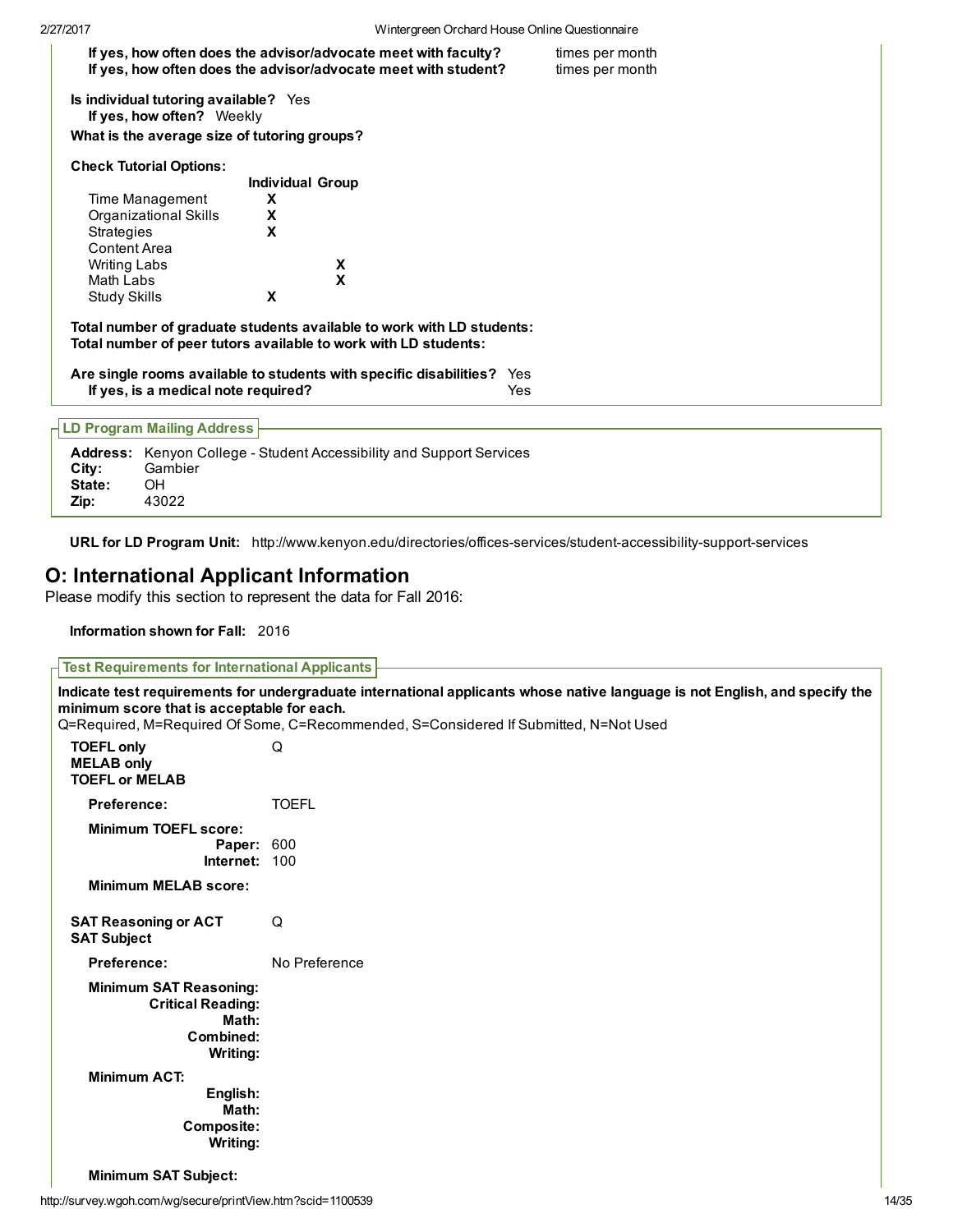## If SAT Reasoning/ACT/SAT Subject required, check correct statement: SAT Reasoning/ACT/SAT Subject may replace TOEFL/MELAB

| <b>Aid Available for International Applicants</b>                                                                                                                                                                                                                                 |
|-----------------------------------------------------------------------------------------------------------------------------------------------------------------------------------------------------------------------------------------------------------------------------------|
| Does school offer college-administered need-based or non-need-based aid<br>to degree-seeking international nonresident aliens?<br>Yes                                                                                                                                             |
| If yes, number of degree-seeking nonresident aliens who received<br>need-based or non-need-based aid in 2016-2017 academic year:<br>51                                                                                                                                            |
| Total amount from all sources to degree-seeking nonresident aliens: \$2,572,248.00                                                                                                                                                                                                |
| <b>Required Forms for International Applicants</b>                                                                                                                                                                                                                                |
| Check all financial aid forms degree-seeking, nonresident alien, first-year financial aid<br>applicants must submit and indicate the appropriate deadline for each form:<br>X Institution's own financial aid form<br>Priority Date:<br>Closing Date: January 15<br>rolling basis |
| <b>CSS/Financial Aid PROFILE</b><br>Priority Date:<br>Closing Date:<br>rolling basis                                                                                                                                                                                              |
| X Foreign Student's Financial Aid Application<br>Priority Date:<br>Closing Date: February 15<br>rolling basis                                                                                                                                                                     |
| X Foreign Student's Certification of Finances<br>Priority Date:<br>Closing Date: February 15<br>rolling basis                                                                                                                                                                     |
| X Other<br>Please Specify: proof of VISA status, PROFILE (Canada or Mexico)<br>Priority Date:<br>Closing Date: February 15<br>rolling basis                                                                                                                                       |
| <b>Application Requirements for International Applicants</b>                                                                                                                                                                                                                      |

| Advanced deposit required (in addition to<br>tuition/room deposits required of all students): Yes |    |
|---------------------------------------------------------------------------------------------------|----|
| <b>Preapplication form required:</b>                                                              | Nο |
| Separate application form required:                                                               | N٥ |

Application Closing Dates for International Applicants

Fall: January 15 Winter: Spring: Summer:

## Foreign Countries Represented

Number of foreign countries represented by degree-seeking undergraduate nonresident aliens for Fall 2016: 45

## List up to six foreign countries most often represented:

| 1) | China |  |
|----|-------|--|
|    | . .   |  |

- 2) Canada<br>3) Brazil
- 3) Brazil<br>4) Pakist
- 4) Pakistan<br>5) India
- 5) India<br>6) Engla
- **England**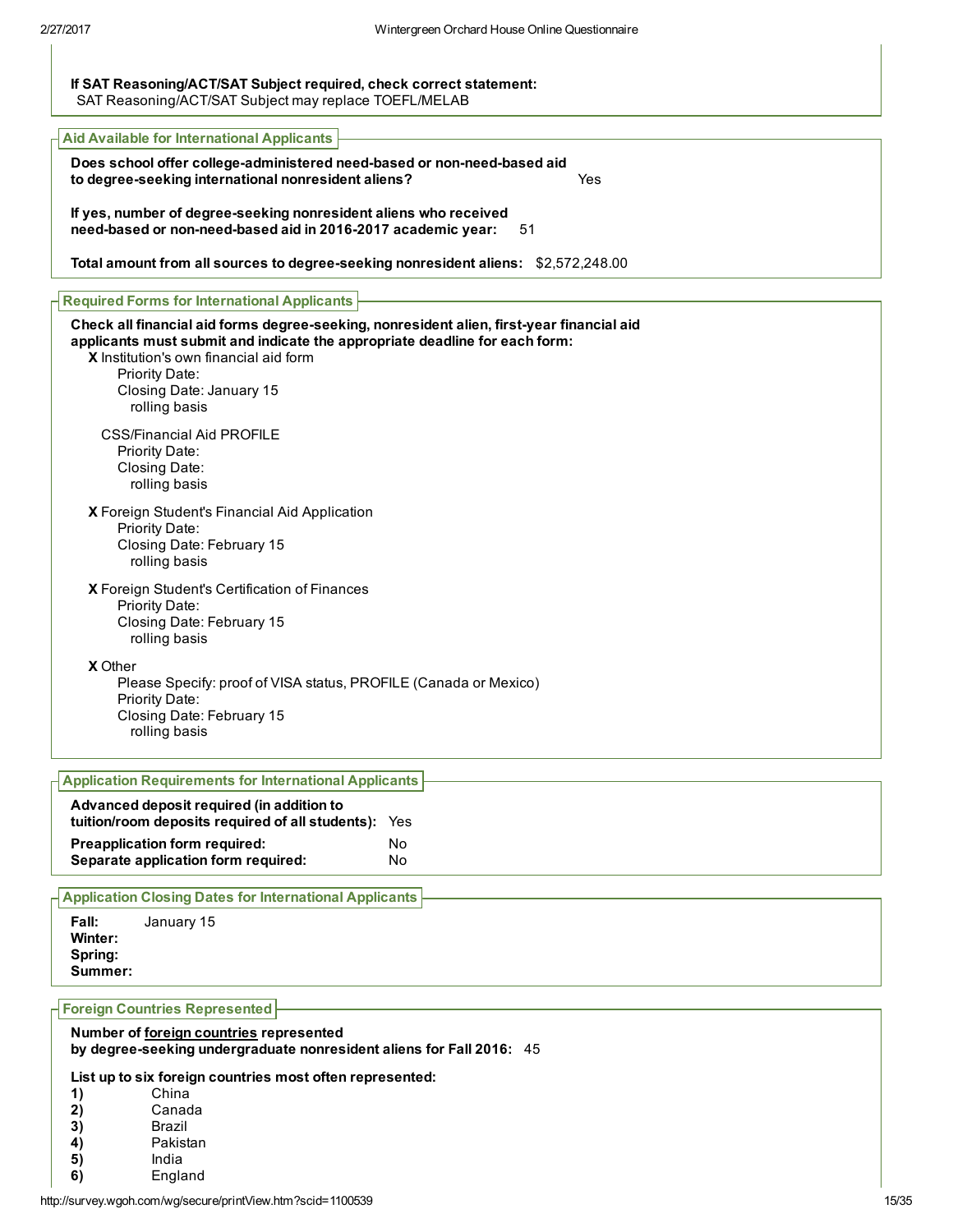# Special Services for International Applicants

## Check special services offered for international applicants:

- English lab
- X Special counselors/advisors
- X Host family program International student center
- ESL program/classes
- X Special orientation
- **Other**

# International Admissions Contact

**Name:** Marne Ausec<br>**Title:** Director of the Director of the Center for Global Engagement Phone: 740 427-5637 E-mail: ausecm@kenyon.edu

# P: Tuition and Expenses

Please modify this section to represent the data for 2017-2018 academic year:

## When will current tuition figures be available?

## Information shown for academic year beginning Fall: 2016

2017-2018 undergraduate tuition, per academic year

| <b>Tuition</b>                                                                                                                                                                                                                                                                                                      |
|---------------------------------------------------------------------------------------------------------------------------------------------------------------------------------------------------------------------------------------------------------------------------------------------------------------------|
| In-state tuition:<br>\$49,220.00<br>Out-of-state tuition: \$49,220.00                                                                                                                                                                                                                                               |
| Check any                                                                                                                                                                                                                                                                                                           |
| Comprehensive tuition/room/board/fees                                                                                                                                                                                                                                                                               |
| In-state tuition based on                                                                                                                                                                                                                                                                                           |
|                                                                                                                                                                                                                                                                                                                     |
|                                                                                                                                                                                                                                                                                                                     |
|                                                                                                                                                                                                                                                                                                                     |
|                                                                                                                                                                                                                                                                                                                     |
| Other tuition                                                                                                                                                                                                                                                                                                       |
|                                                                                                                                                                                                                                                                                                                     |
|                                                                                                                                                                                                                                                                                                                     |
| \$1,980.00<br><b>Additional required fees:</b>                                                                                                                                                                                                                                                                      |
| <b>Estimate for books and supplies:</b><br>\$1,900.00                                                                                                                                                                                                                                                               |
|                                                                                                                                                                                                                                                                                                                     |
| per credit hour, hrs/yr<br>Out-of-state tuition based on<br>per credit hour, hrs/yr<br>No tuition for state residents<br>School has no tuition<br><b>Additional Expenses</b><br>Estimate for other academic expenses: \$900.00<br>Nature of expenses (ie. personal, transportation)<br>Transportation and personal. |
|                                                                                                                                                                                                                                                                                                                     |
|                                                                                                                                                                                                                                                                                                                     |
| <b>On-campus Housing, per Academic Year</b>                                                                                                                                                                                                                                                                         |
|                                                                                                                                                                                                                                                                                                                     |
| Room:<br>\$5,340.00                                                                                                                                                                                                                                                                                                 |
| \$6,790.00<br>Board:<br><b>Combined Room and Board:</b><br>\$12,130.00                                                                                                                                                                                                                                              |
|                                                                                                                                                                                                                                                                                                                     |
| <b>Tuition/Expense Comments</b>                                                                                                                                                                                                                                                                                     |
| Tuition is estimated: No                                                                                                                                                                                                                                                                                            |
| Check any                                                                                                                                                                                                                                                                                                           |
| Tuition includes fees                                                                                                                                                                                                                                                                                               |
| Tuition figures are Canadian                                                                                                                                                                                                                                                                                        |
| No meal plan offered                                                                                                                                                                                                                                                                                                |
| Room and board figures are estimates                                                                                                                                                                                                                                                                                |
| Tuition and fees vary by year of study                                                                                                                                                                                                                                                                              |
| Other                                                                                                                                                                                                                                                                                                               |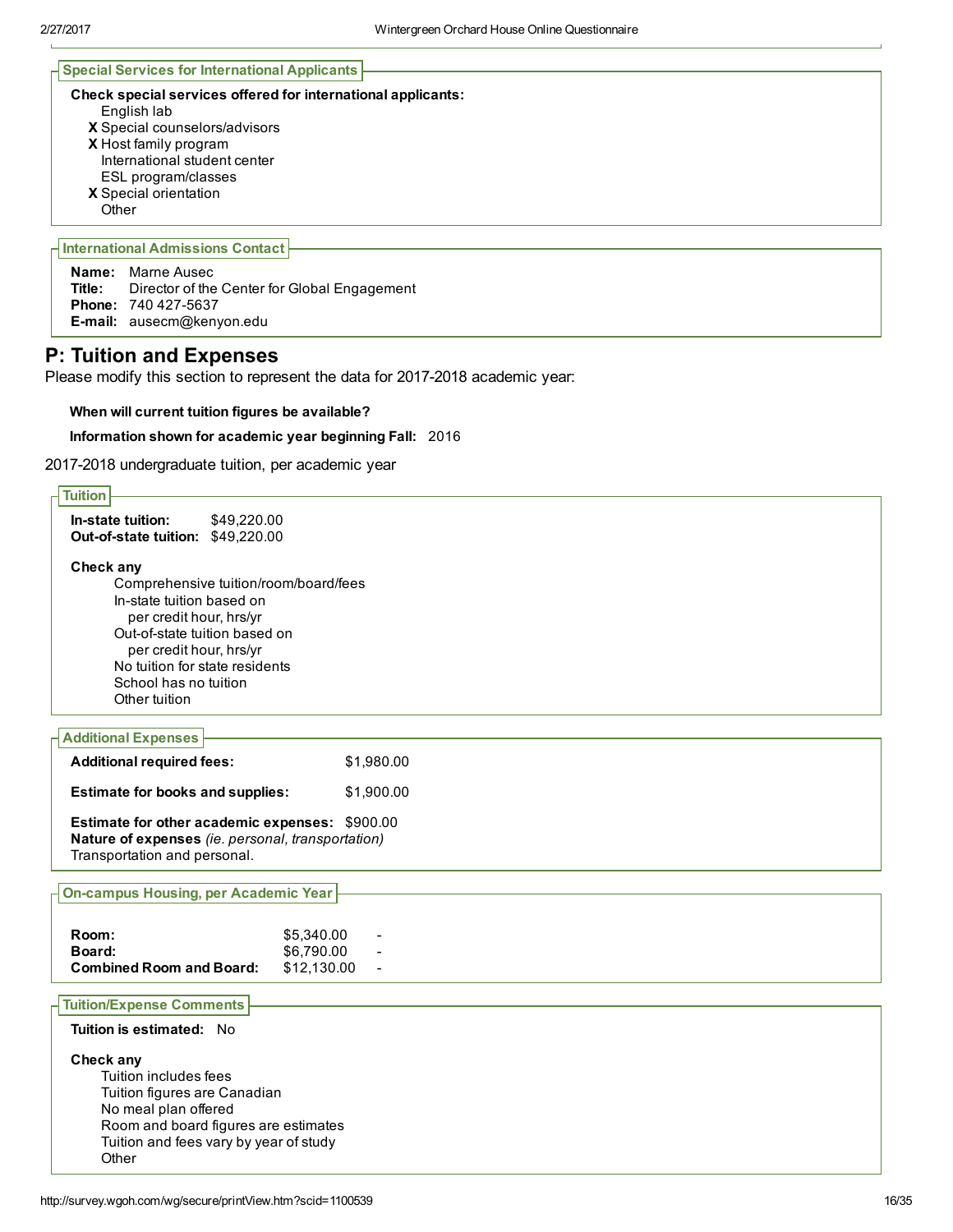# Q: Financial Aid

Please modify this section to represent the data for 2016-2017 academic year:

X FAFSA X CSS/Financial Aid PROFILE X Noncustodial (Divorced/Separated) Parent's Statement X Other When will current financial aid figures be available? Information shown for academic year beginning Fall: 2016 Financial aid available to mainland U.S. undergraduates: Yes Which needs-analysis methodology does your institution use in awarding institutional aid: Both FM and IM Required Forms Check all financial aid forms domestic firstyear financial aid applicants must submit and indicate the appropriate deadline for each form for the 2017-2018 academic year: Priority Date: (Example: January 15) Closing Date: February 15 rolling Institution's own financial aid form Priority Date: (Example: January 15) Closing Date: rolling Priority Date: (Example: January 15) Closing Date: February 15 rolling State aid form Priority Date: (Example: January 15) Closing Date: rolling Priority Date: (Example: January 15) Closing Date: February 15 rolling Business/Farm Supplement Priority Date: (Example: January 15) Closing Date: rolling Please Specify: tax forms Priority Date: (Example: January 15) Closing Date: February 15 rolling Financial Aid Notification (Choose only one) Notification of awards is on rolling basis

X Notification begins April 1

Financial Aid

Modify data for students receiving aid for the academic year beginning Fall 2016. Note: Students may be counted in more than one row, and full-time first-year students should also be counted as full-time undergraduates.

|                                                        | <b>First-time</b><br>full-time<br>freshmen | <b>Full-time</b><br>undergrad | <b>Part-time</b><br>undergrad |
|--------------------------------------------------------|--------------------------------------------|-------------------------------|-------------------------------|
| a) Number of degree-seeking<br>undergraduate students. | 489                                        | 1.801                         |                               |
| b) Number of students in line a) who                   | 282                                        | 902                           |                               |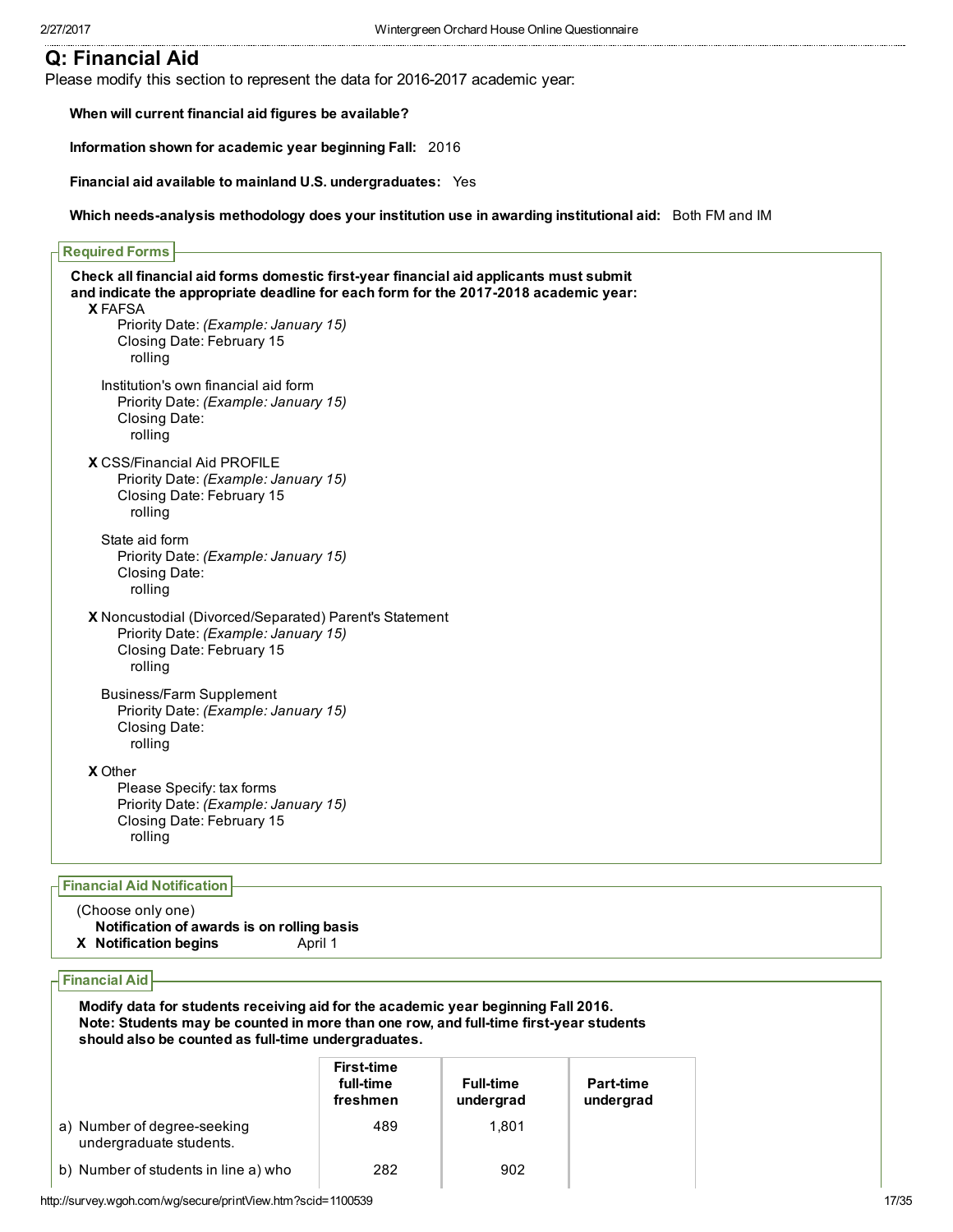| 2/27/2017                                                                                                                                                                                                                                                                                                 |        | Wintergreen Orchard House Online Questionnaire |      |  |
|-----------------------------------------------------------------------------------------------------------------------------------------------------------------------------------------------------------------------------------------------------------------------------------------------------------|--------|------------------------------------------------|------|--|
| applied for need-based financial aid.                                                                                                                                                                                                                                                                     |        |                                                |      |  |
| c) Number of students in line b) who<br>were determined to have financial<br>need.                                                                                                                                                                                                                        | 204    | 762                                            |      |  |
| d) Number of students in line c) who<br>were awarded financial aid                                                                                                                                                                                                                                        | 204    | 760                                            |      |  |
| e) Number of students in line d) who<br>were awarded any need-based<br>scholarship or grant aid.                                                                                                                                                                                                          | 200    | 745                                            |      |  |
| f) Number of students in line d) who<br>were awarded any need-based self-<br>help aid.                                                                                                                                                                                                                    | 183    | 662                                            |      |  |
| g) Number of students in line d) who<br>were awarded any non-need-based<br>scholarship or grant aid.                                                                                                                                                                                                      | 61     | 157                                            |      |  |
| h) Number of students in line d) whose<br>need was fully met (exclude PLUS<br>loans, unsubsidized loans, and<br>private alternative loans).                                                                                                                                                               | 132    | 479                                            |      |  |
| i) On average, the percentage of need<br>that was met of students who were<br>awarded any need-based aid.<br>Exclude any aid that was awarded in<br>excess of need as well as any<br>resources that were awarded to<br>replace EFC (PLUS loans,<br>unsubsidized loans, and private<br>alternative loans). | 100 %  | 100<br>%                                       | $\%$ |  |
| j) The average financial aid package<br>of those in line d). Exclude any<br>resources that were awarded to<br>replace EFC (PLUS loans,<br>unsubsidized loans, and private<br>alternative loans).                                                                                                          | 41,770 | 43,797                                         |      |  |

# Financial Aid (cont)

|           |                                                                                                                                                                                                                           | <b>First-time</b>     |                               |                        |
|-----------|---------------------------------------------------------------------------------------------------------------------------------------------------------------------------------------------------------------------------|-----------------------|-------------------------------|------------------------|
|           |                                                                                                                                                                                                                           | full-time<br>freshmen | <b>Full-time</b><br>undergrad | Part-time<br>undergrad |
| k)        | Average need-based scholarship or<br>grant award of those in line e)                                                                                                                                                      | 38,978                | 39,897                        |                        |
| $\vert$ ) | Average need-based self-help<br>award (excluding PLUS loans,<br>unsubsidized loans, and private<br>alternative loans) of those in line f).                                                                                | 3,964                 | 5,389                         |                        |
|           | m) Average need-based loan<br>(excluding PLUS loans,<br>unsubsidized loans, and private<br>alternative loans) of those in line f)<br>who were awarded a need-based<br>loan.                                               | 2,501                 | 4,115                         |                        |
| n)        | Number of students in line a) who<br>had no financial need and who were<br>awarded institutional non-need-<br>based scholarship or grant aid<br>(exclude those who were awarded<br>athletic awards and tuition benefits). | 66                    | 196                           |                        |
| O)        | Average dollar amount of<br>institutional non-need-based                                                                                                                                                                  | 14,585                | 16,799                        |                        |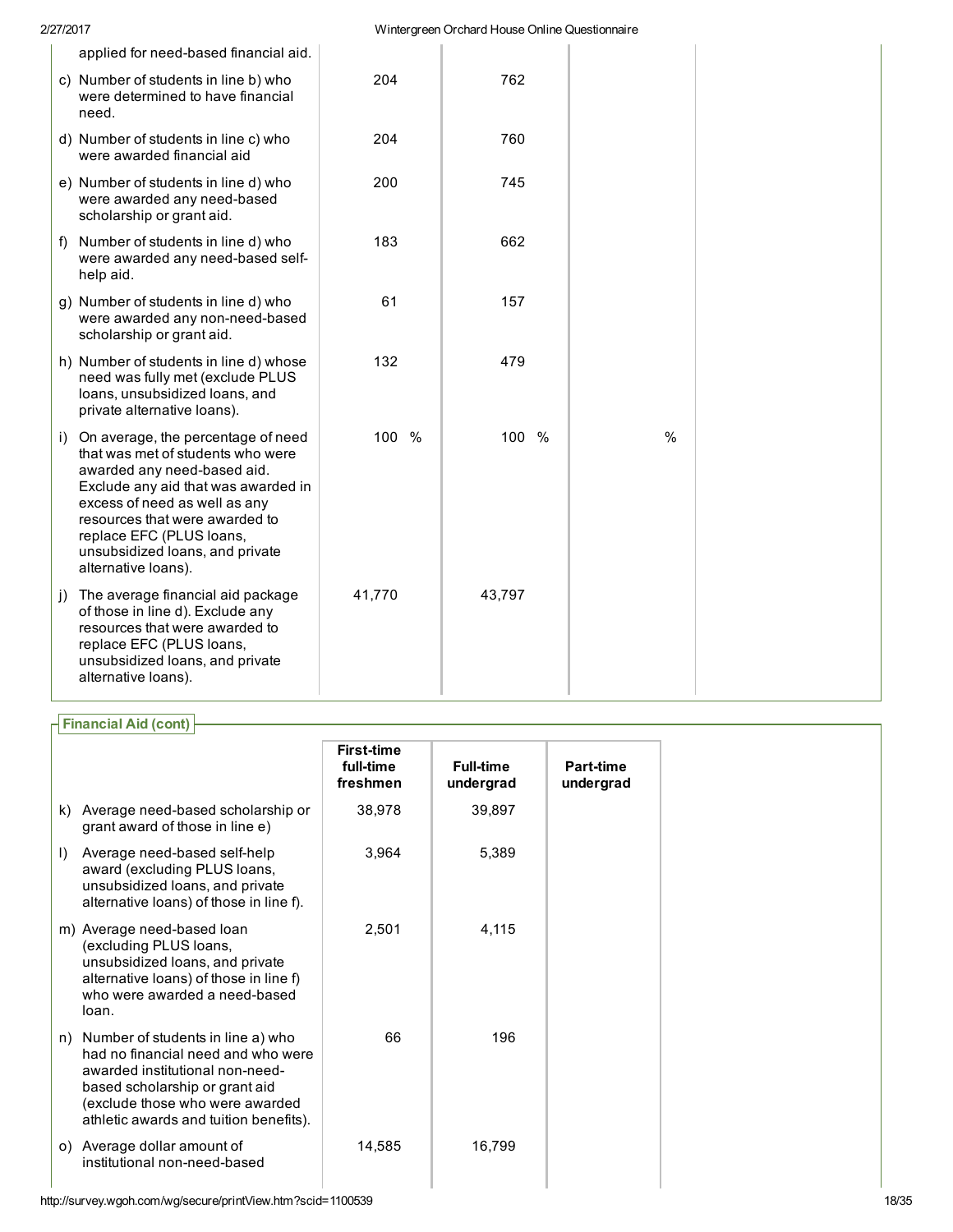# Loan Programs

Percentage of the 2016 undergraduate class who graduated between July 1, 2015 and June 30, 2016 and who borrowed through any loan programs (federal, state, subsidized, unsubsidized, private, etc.; exclude parent loans). Include only students who borrowed while enrolled at your institution.  $36\%$ 

Average per-undergraduate-borrower cumulative principal borrowed from the types of loans specified in previous question. Do not include money borrowed at other institutions. **\$26,746.00** \$26,746.00

## **Work-Study Program**

School participates in Federal Work-Study Program: Yes

If yes, percentage of all undergraduates who receive some form of financial aid who participate in work-study.  $86\%$ 

# R: Scholarships and Grants

Please modify this section to represent the data for Fall 2016:

## When will current scholarship figures be available?

Information shown for Fall: 2016

## Available Scholarships/Grants

X Need-based (general) X Federal Pell Grants X SEOG X State scholarships/grants X College/university scholarship/grants (institutional funds) X Private scholarships/grants X Non-need-based (general) X Academic merit scholarships/grants X Other scholarship/grant Check types of scholarships/grants available to undergraduate students: Federal Nursing Scholarships United Negro College Fund **Other** State scholarships/grants Creative arts/performance Special achievements/activities Special characteristics Athletic scholarships ROTC scholarships music, art, minority scholarships

## **Need-Based Total Dollars**

| <b>Scholarships/Grants</b>       | <b>Total Dollars</b> |
|----------------------------------|----------------------|
| Federal:                         | 826.615              |
| State:                           | 82.066               |
| Institutional:                   | 27.959.923           |
| Other external:                  | 904,441              |
| <b>Total Scholarship/Grants:</b> | 29,773,045           |
| <b>Tuition Waivers:</b>          | 403.236              |
| <b>Athletic Awards:</b>          |                      |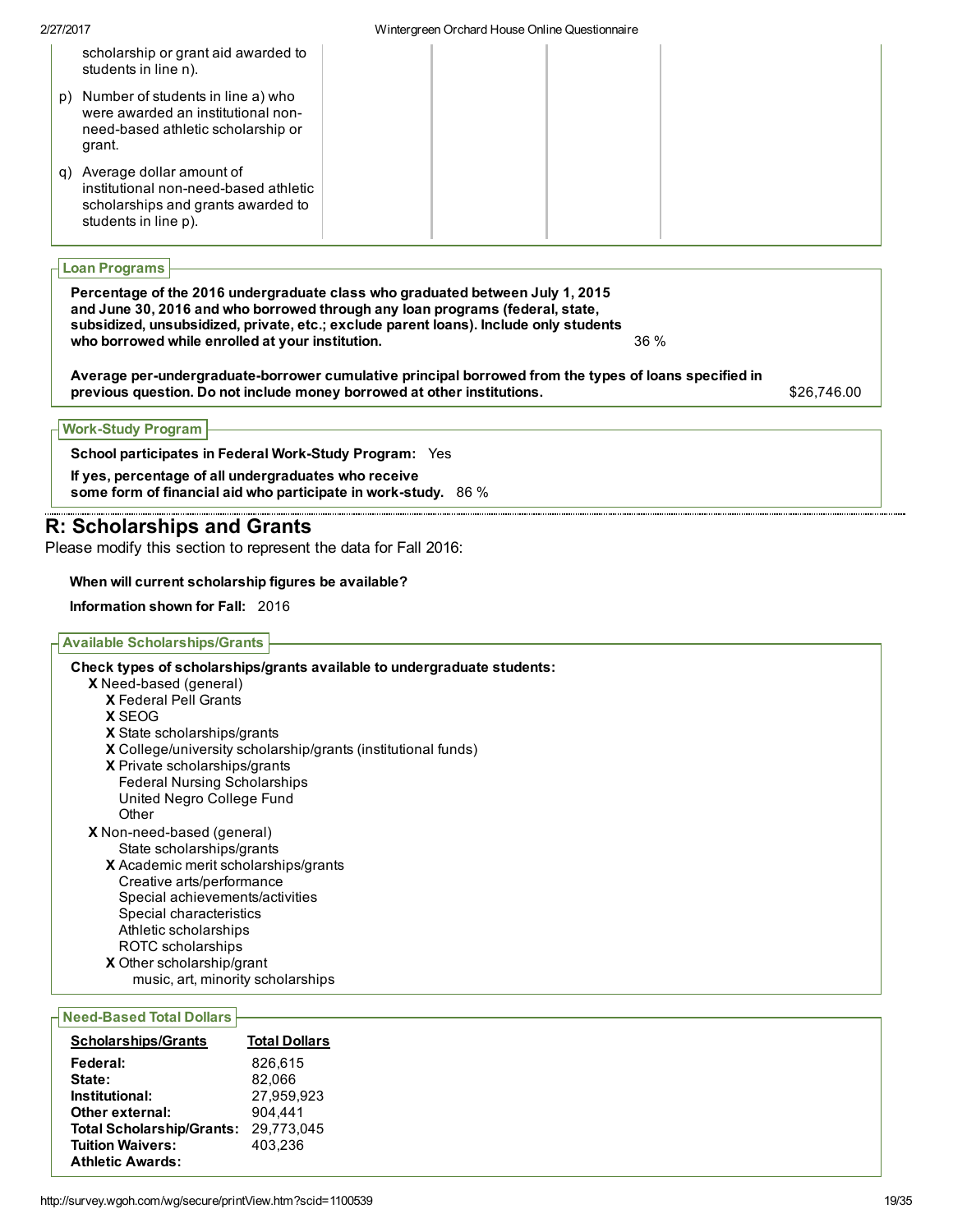| <b>Scholarships/Grants</b>       | <b>Total Dollars</b> |
|----------------------------------|----------------------|
| Federal:                         | 3.750                |
| State:                           | 7.652                |
| Institutional:                   | 4,676,819            |
| Other external:                  | 1,424,485            |
| <b>Total Scholarship/Grants:</b> | 6,112,706            |
| <b>Tuition Waivers:</b>          | 883,196              |
| <b>Athletic Awards:</b>          |                      |

### Percentage of total need-based & non-need-based awarded to students from out-of-state: %

| Range of individual scholarships/grant packages: |            |                          |  |              |  |
|--------------------------------------------------|------------|--------------------------|--|--------------|--|
| Undergraduate (UG):                              | \$1,000.00 | $\overline{\phantom{a}}$ |  | Full Tuition |  |
| Freshman (FTF):                                  | \$1,000.00 |                          |  | Full Tuition |  |
|                                                  |            |                          |  |              |  |

# S: Loans

Please modify this section to represent the data for Fall 2016:

Check types of loans available to undergraduate students:

## When will current loan figures be available? Information shown for Fall: 2016

Loan Types/Payment Plans

| Federal District Student Loan Program (Direct Loan)<br><b>X</b> Direct Subsidized Stafford Loans<br>X Direct Unsubsidized Stafford Loans |
|------------------------------------------------------------------------------------------------------------------------------------------|
| <b>X</b> Direct PLUS Loans<br><b>X</b> Federal Perkins Loans                                                                             |
| <b>Federal Nursing Loans</b><br>State Loans                                                                                              |
| <b>X</b> College/University Loans<br>Other                                                                                               |
|                                                                                                                                          |
| Check the types of payment plans available to undergraduate students:                                                                    |
| America's Tuition Assistance Corp. (ATAC)                                                                                                |
| Education Plan, Inc.                                                                                                                     |
| <b>Key Education Resources</b>                                                                                                           |
| Academic Management Services (AMS)                                                                                                       |
| <b>EFI Fund Management</b>                                                                                                               |
| <b>Tuition Management Systems</b>                                                                                                        |
| Deferred payment plan<br>Family tuition reduction                                                                                        |
| Guaranteed tuition                                                                                                                       |
| School's own payment plan(s)                                                                                                             |
| <b>X</b> Other                                                                                                                           |
| Higher One Tuition Payment Plan.                                                                                                         |
| <b>Need-Based Total Dollars</b>                                                                                                          |
|                                                                                                                                          |

|                                | <b>Total Dollars</b> |
|--------------------------------|----------------------|
| <b>Student loans:</b>          | 3.369.573            |
| <b>Federal Work-Study:</b>     | 476.491              |
| <b>State/Other work-study:</b> | 365.557              |
| <b>TOTAL Self-Help:</b>        | 4,211,621            |
| <b>TOTAL Parents Loans:</b>    | 137.750              |
|                                |                      |

**Non-Need-Based Total Dollars** 

|                             | <b>Total Dollars</b> |
|-----------------------------|----------------------|
| <b>Student loans:</b>       | 2.320.266            |
| State/Other work-study:     | 0                    |
| <b>TOTAL Self-Help:</b>     | 2.320.266            |
| <b>TOTAL Parents Loans:</b> | 2,362,828            |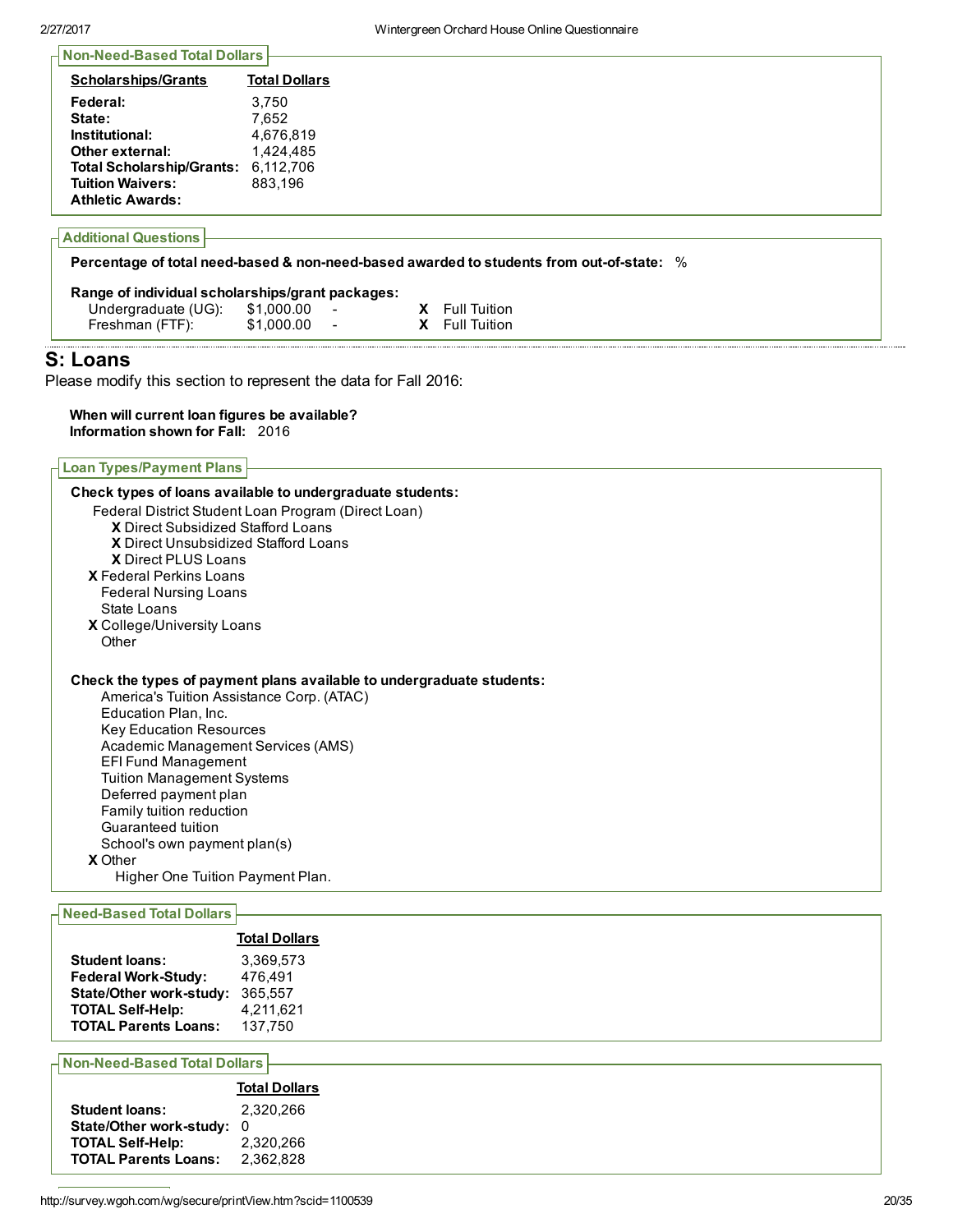| <b>Parent Loans packaged to meet need: No</b> |          |   |            |                     |  |
|-----------------------------------------------|----------|---|------------|---------------------|--|
| <b>Range of Individual Loan Packages:</b>     |          |   |            |                     |  |
| Undergraduate (UG):                           | \$500.00 | ٠ | \$6,000.00 | <b>Full Tuition</b> |  |
|                                               | \$500.00 |   | \$6,000.00 | <b>Full Tuition</b> |  |

# T: Student Employment

Please modify this section to represent the data for Fall 2016:

Information shown for Fall: 2016

NOTE: Do not include Work-Study in this section.

# **Employment** Institutional employment is available: Yes For schools located outside the United States only: Undergraduates from the mainland U.S. may work: Neither Percentage of full-time undergraduates who work on campus during 2016-2017 academic year: 37 % Average amount undergraduates may expect to earn: \$1,600.00 per: year Part-time off-campus employment opportunities for undergraduates are: Poor Freshmen are discouraged from working during first term: No

# U: Accreditation and Faculty

Please modify this section to represent the data for Fall 2016:

#### Information shown for Fall: 2016

| <b>Accreditations</b>                                                      |  |
|----------------------------------------------------------------------------|--|
|                                                                            |  |
| Check agencies that accredit your undergraduate programs:                  |  |
| NEASC (New England Assn. of Schools and Colleges)                          |  |
| MSCHE (Middle States Commission on Higher Education)                       |  |
| <b>X</b> NCACS (North Central Assn. of Colleges and Schools)               |  |
| NWCCU (Northwest Comm. on Colleges and Universities)                       |  |
| SACS (Southern Assn. of Colleges and Schools)                              |  |
| WASC (Western Assn. of Schools and Colleges)                               |  |
| ACICS (Accrediting Council for Independent Colleges and Schools)           |  |
| ACCSC (Accrediting Commission of Career Schools and Colleges)              |  |
| AUCC (Assn. of Universities and Colleges of Canada)                        |  |
| ABHE (Assn. for Biblical Higher Education)                                 |  |
| AARTS (Assn. of Advanced Rabbinical and Talmudic Schools)                  |  |
| <b>TRACS (Transnational Association of Christian Colleges and Schools)</b> |  |

#### Professional Accreditations

#### School Accredited by

## **Faculty**

|                                         | Men | Women                  | Both |
|-----------------------------------------|-----|------------------------|------|
| <b>Full-time Instructional Faculty:</b> | 95  | 71                     | 166  |
| <b>Part-time Instructional Faculty:</b> | 22  | 25                     | 47   |
| <b>Total Instructional Faculty:</b>     | 117 | 96                     | 213  |
|                                         |     | <b>Calc Total/Both</b> |      |

Number of full-time minority instructional faculty: 35 Number of full-time nonresident aliens (international) instructional faculty: 4

Number of full-time instructional faculty whose highest degree is: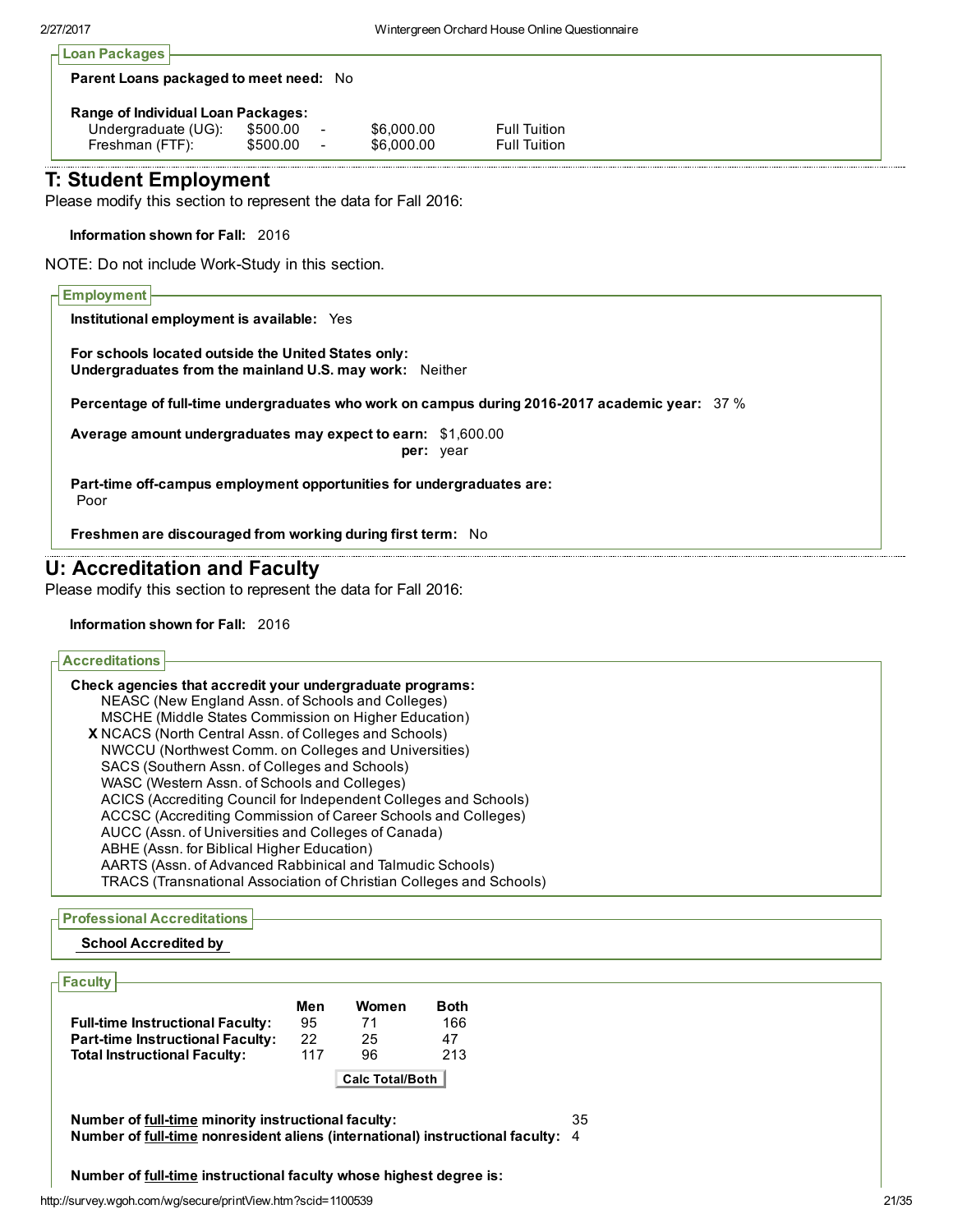| Doctorate:  | 165 |                                                                                                     |  |
|-------------|-----|-----------------------------------------------------------------------------------------------------|--|
| Master's:   |     |                                                                                                     |  |
| Bachelor's: | 0   |                                                                                                     |  |
| Other:      | 0   |                                                                                                     |  |
| Totals:     |     | <b>Calc Percent/Total</b>                                                                           |  |
| above.)     |     | (Total must equal total FULL-TIME Instructional Faculty as noted                                    |  |
|             |     | Percentage of full-time instructional faculty who have terminal degree in their field: $\,$ 99 $\%$ |  |

FTE Student-FTE Faculty ratio for Fall 2016: FTE: Full-Time Equivalent (full time plus 1/3 part time) 9 to 1

Percentage of All Faculty Serving as Advisors: 78 %

# V: Curriculum/Academic Overview

# Modify Majors

For each major category tab (Associate, Bachelor's, Master's, and Doctorate), review the "Majors Offered" list. This is the current listing of all majors that we have listed for your institution.

If there are majors that you offer that are not included in the list, please use the first free form box below to list all additional majors.

If any of the listed majors are no longer offered, please use the second free form box below to indicate that those majors should be removed.

# **Majors - Associate**

Associate Majors Offered:

None Listed

List any other associate majors offered that are not listed above:

List any associate majors listed above that are not offered:

## Majors - Bachelor's

## Bachelor's Majors Offered:

- American Studies
- Anthropology
- Art
- 
- Art History
- Asian Studies
- Biochemistry
- Biology
- **Chemistry**
- Classics
- **Dance**
- Drama
- Economics
- English
- Film Studies
- French
- German
- History
- Interdisciplinary Studies
- International Studies
- **Mathematics**
- Modern Languages/Literature  $\bullet$
- $\bullet$ Molecular Biology
- Music
- Neuroscience
- Philosophy  $\bullet$
- $\bullet$
- Political Science
- Psychology
- Religious Studies
- Self-Designed Major
- Sociology
	- Spanish
	- Women's/Gender Studies

List any other bachelor's majors offered that are not listed above:

List any bachelor's majors listed above that are not offered:

## Majors - Master's

Master's Majors Offered: None Listed

List any other master's majors offered that are not listed above:

List any master's majors listed above that are not offered:

# **Majors - Doctorate**

Doctorate Majors Offered: None Listed

- Physics
-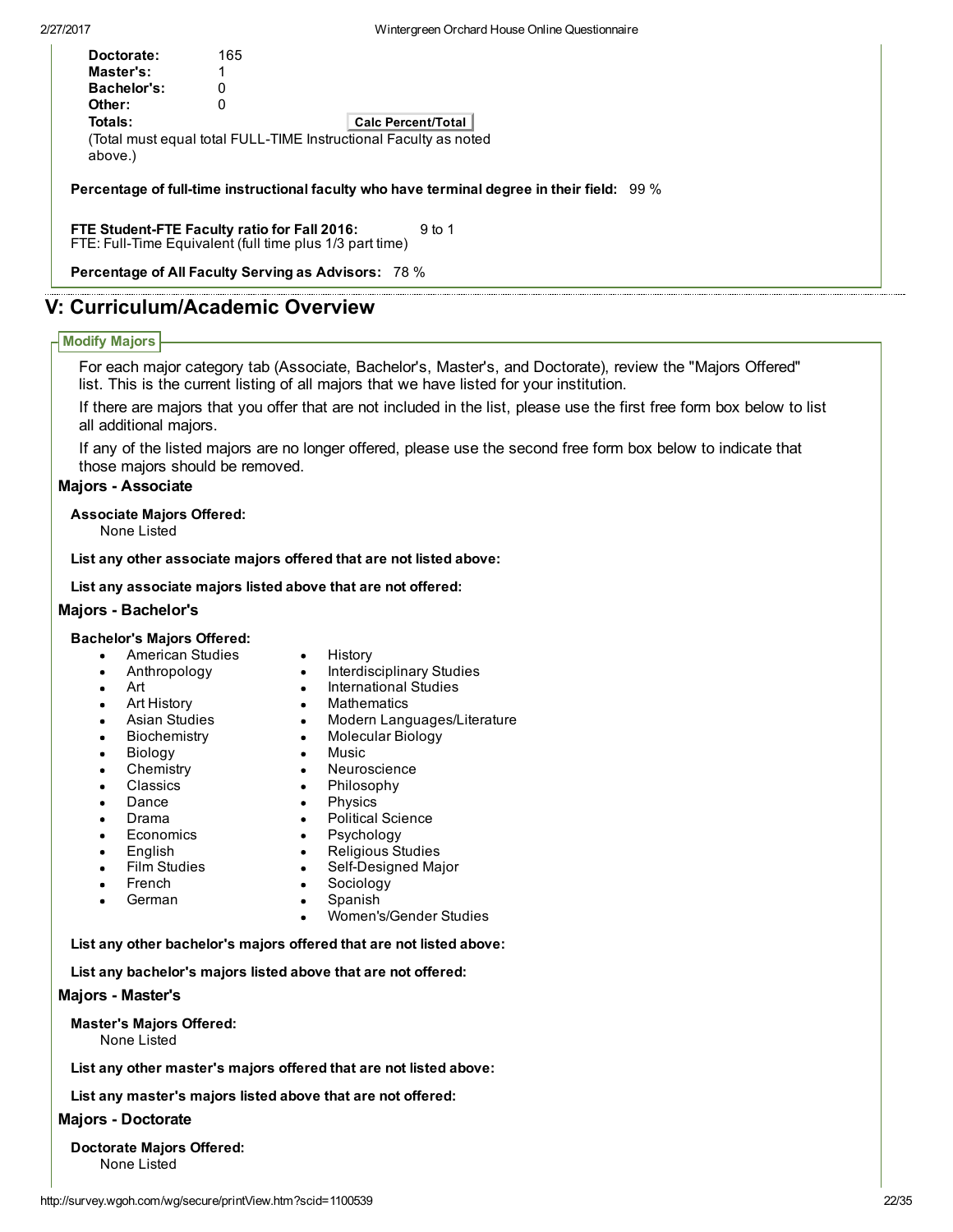List any other doctorate majors offered that are not listed above:

# List any doctorate majors listed above that are not offered:

Note: When reporting majors, please do not list majors in conjunction with a concentration, emphasis, minor, or subject area. Concentrations, etc., may be reported in the next section.

# Modify Degrees

For each degree category tab (Associate, Bachelor's, Master's, Doctorate, and First Professional), review the "Degrees Offered" list. This is the current listing of all degrees that we have listed for your institution.

If there are degrees that you offer that are not included in the list, please use the first free form box below to list all additional degrees needed. Please include the description for any abbreviated degrees.

If any of these degrees are no longer offered, please use the second free form box below to indicate that those degrees should be removed.

# Degrees - Associate

Associate Degrees Offered:

None Listed

List any other associate degrees offered not listed above:

List any associate degrees listed above that are not offered:

## Degrees - Bachelor's

Bachelor's Degrees Offered:

B.A.

List any other bachelor's degrees offered not listed above:

List any bachelor's degrees listed above that are not offered:

## Degrees - Master's

# Master's Degrees Offered:

None Listed

List any other master's degrees offered not listed above:

List any master's degrees listed above that are not offered:

# Degrees - Doctorate

Doctorate Degrees Offered: None Listed

List any other doctorate degrees offered not listed above:

List any doctorate degrees listed above that are not offered:

# Degrees First Professional

First Professional Degrees Offered:

None Listed

List any other first professional degrees offered not listed above:

List any first professional degrees listed above that are not offered:

## Minors / Misc Programs

List minors and other miscellaneous programs offered for undergraduates:

Minors offered in anthropology, art, art history, astronomy, biology, chemistry, classics, dance, English, history, mathematics, modern languages/literature, music, philosophy, physics, religious studies, and statistics. Concentrations offered in Africa/Diaspora studies, American studies, Asian studies, comparative world literature, environmental studies, Islamic studies, Latino/a studies, law/society, and scientific computing. Integrated program in humane studies, public policy, and women's/gender studies.

Check one: Minor is not required for graduation

General Education Requirements

General education/core curriculum is required: No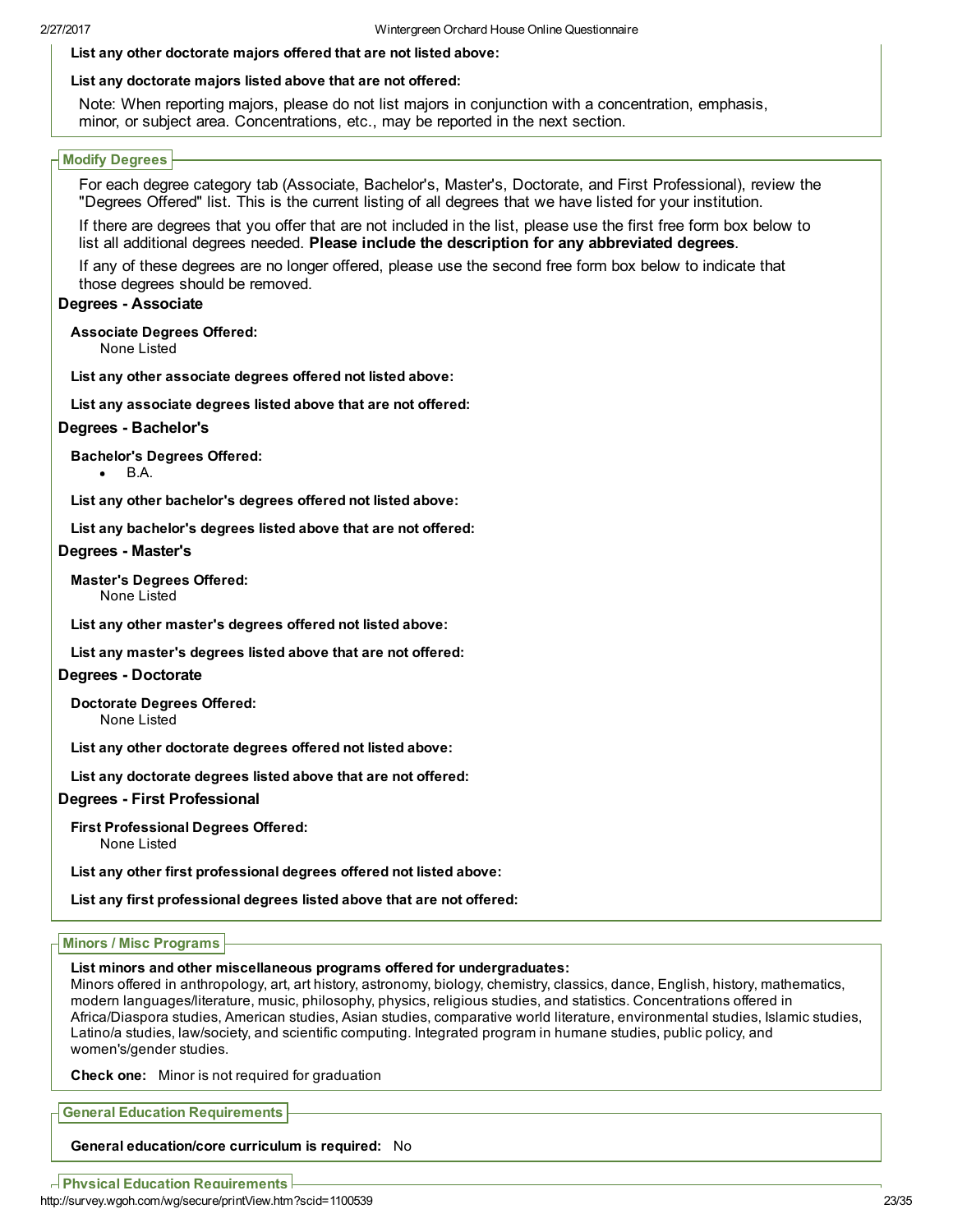#### Physical education is required for graduation: No

#### PE Requirement:

unit: (Example: semester hours)

#### Religion Requirements

#### Religion/theology is required for graduation: No

#### Religion Requirement:

unit: (Example: semester hours)

## Programs Offered

#### Check programs offered:

- X Self-designed majors
- X Double majors
- Dual degrees
- X Independent study
- X Accelerated study
- X Honors program
- X Phi Beta Kappa
- X Pass/fail grading option Internships Weekend College Distance Learning External degree program
- Certificate programs

# Cooperative education programs offered: No

**Agriculture** Art Business Computer Science Education Engineering Health Professions Home Economics **Humanities** Natural Science Social/Behavioral Science **Technologies** Vocational Arts **Other** 

#### Education certifications offered: No

Early Childhood **Elementary** Middle/Junior High Secondary Special Education Vo-tech Adult Education Bilingual/bicultural

#### Number of specific subject areas with education certification:

#### Graduate schools/programs offered: No

#### Qualified undergraduate students may take graduate-level classes: No

#### Check pre-professional programs that are designed

- specifically as preparation for graduate study:
	- X Prelaw
	- **X** Pre-medicine
	- X Pre-veterinary science
	- X Pre-dentistry Pre-pharmacy
	- Pre-theology
	- Pre-optometry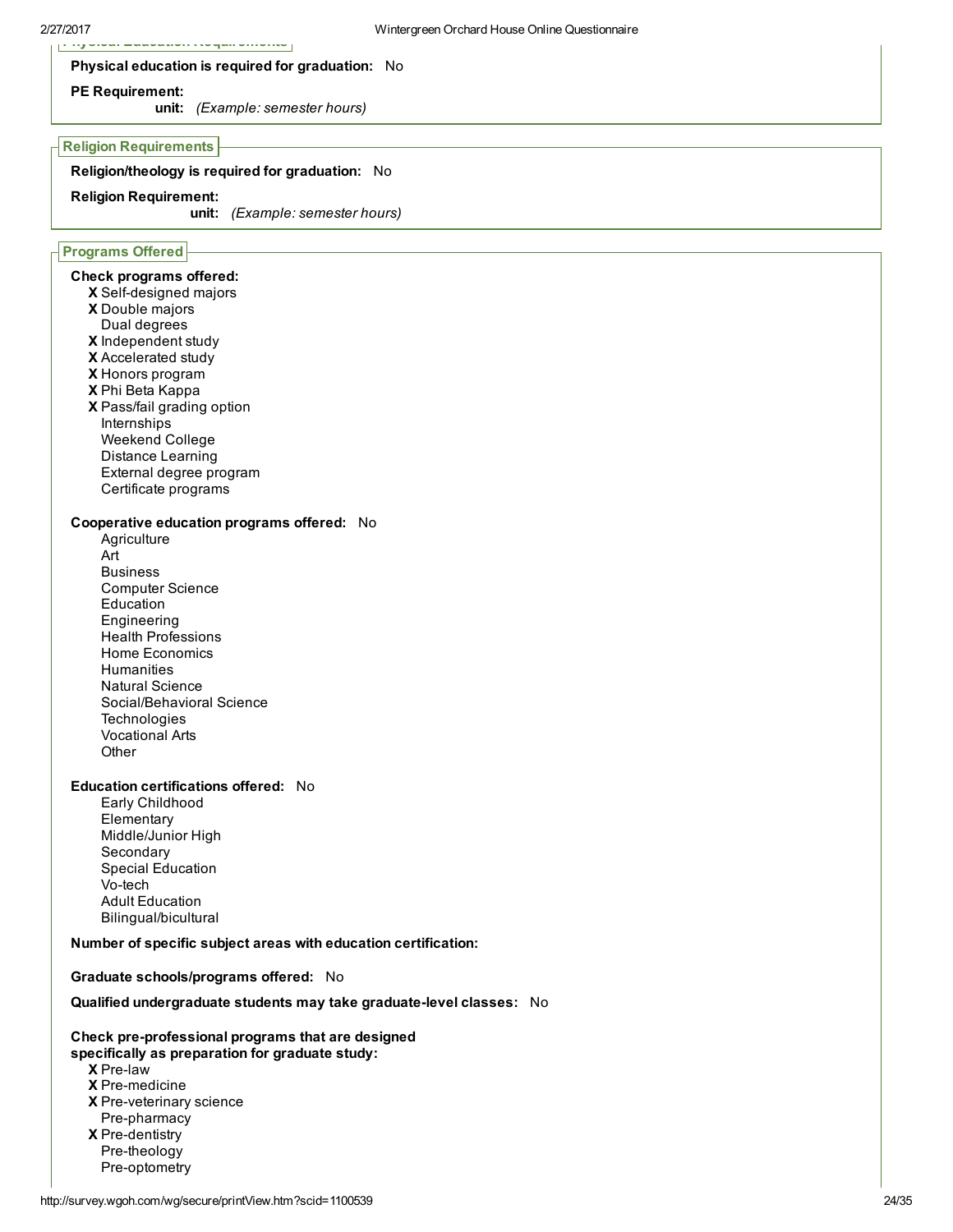**Other** 

#### Programs Offered (cont)

#### 22 Programs:

3-1 Programs:

#### 32 Programs:

32 education program with Bank Street Coll of Education; engineering programs with Case Western Reserve U, Rensselear Polytechnic Inst, and Washington U; environmental studies program with Duke U.

#### List consortium(s) with which your institution has membership:

Member of Five Colleges of Ohio.

#### Check domestic off-campus semester-away study programs:

Los Angeles Film Studies Center

- X Oak Ridge Science Semester (TN) Washington Center Program AuSable Institute of Environmental Studies Program (MI)
- X Newberry Library Program (IL)
- X New York Arts Program
	- New York Studies Program (AICAD)
	- Washington Semester (American University)
- UN Semester
- X Sea Semester
- American Studies Program (Washington, DC) **Other**

List schools with which domestic exchange programs are offered: Domestic exchange programs with many colleges and universities.

List all countries in which study abroad is offered. Alpha order, comma separated: More than 150 study abroad programs in 50 countries.

List any additional special or unique academic programs not yet noted: Summer scholars program.

# W: Computers/Facilities/Services

Computer Requirements

Every student required to take a computer course: No Every student required to lease/own a computer: No

#### Computer/Network Access

X Residence halls X Library X Computer Center/Labs Total number of microcomputers available to all students: 715 School provides Internet access to all students: Yes School provides E-mail services/accounts to all students: Yes Computer equipment/network access for students provided in: Student Center Other computer facilities/services: Wireless network.

# Library

School has a library on campus: Yes

#### Library Officer

Name: Ronald K. Griggs Title: Vice President, Library and Information Services Email: griggs@kenyon.edu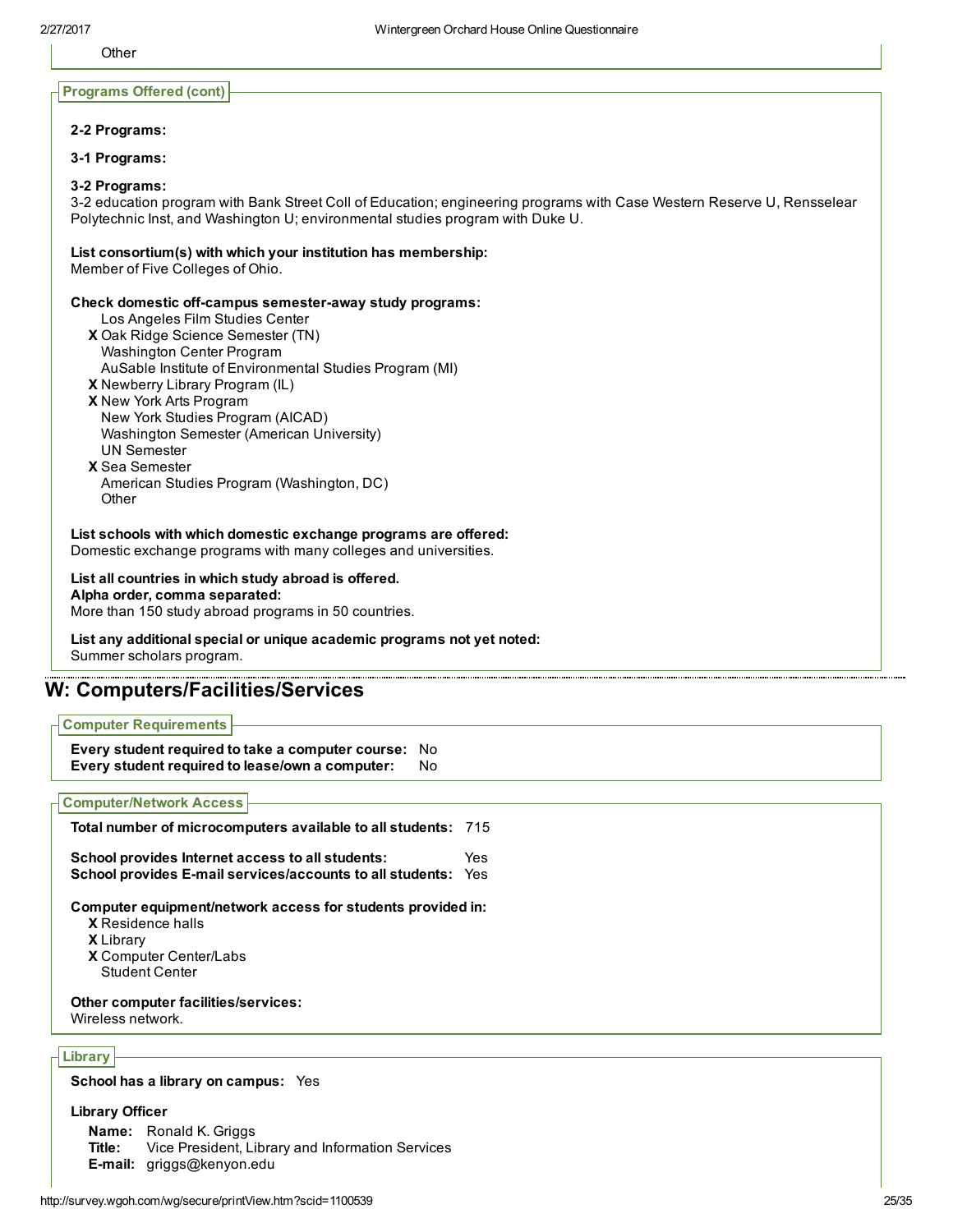Number of Titles in Library:

| <b>Volumes:</b>         | 495.501 |
|-------------------------|---------|
| <b>Current serials:</b> | 8.685   |
| Microforms:             | 12.167  |
| Video and audio:        | 30.798  |
| E-Books:                | 781.131 |

School is member of library consortium(s): Yes

#### Additional library facilities/collections:

Member of OhioLink and Five Colleges of Ohio.

## Other Facilities

Museums and other special academic buildings/equipment on campus:

Theater, observatory, art gallery, studio art building; music, environmental, and science/rural life centers.

# X: Academic Experience

Please modify this section to represent the data for the 2015-2016 academic year:

| <b>CDS Graduation Rate</b>                                                                                                                                                                                                                  |     |
|---------------------------------------------------------------------------------------------------------------------------------------------------------------------------------------------------------------------------------------------|-----|
| When will current graduation rate figures be available? 06/01/2016<br>Information for [X1] through [X8] shown for academic year beginning Fall 2010 (or most recent year available): 2010                                                   |     |
| X1: CDS-B4: Total number of all first-time, full-time bachelor's (or equivalent)<br>degree-seeking undergraduate students who entered in fall 2010 (include those<br>who entered during preceding summer terms):                            | 483 |
| X2: CDS-B5: Of the number in [X1], how many did not persist and did not graduate<br>for the following reasons: deceased, permanently disabled, armed forces, foreign<br>aid service of the federal government, or official church missions: | 0   |
| X3: CDS-B6: CDS-B6: Subtract question [X2] from [X1]:                                                                                                                                                                                       | 483 |
| <b>X4: CDS-B7:</b> Number of [X1] that completed the program in four years or less (by<br>August 31, 2014):                                                                                                                                 | 429 |
| X5: CDS-B8: Number of [X1] that completed the program in more than four years<br>but in five years or less (after August 31, 2014 and by August 31, 2015):                                                                                  | 8   |
| X6: CDS-B9: Number of [X1] that completed the program in more than five years<br>but in six years or less (after August 31, 2015 and by August 31, 2016):                                                                                   | 0   |
| $X7:$ CDS-B10: Add questions $[X4]$ , $[X5]$ , and $[X6]$ :                                                                                                                                                                                 | 437 |
| X8: Six-year graduation rate for 2010 (divide [X7] by [X3]): $90\%$                                                                                                                                                                         |     |

## Freshman Statistics

Percentage of first-year, full-time, degree-seeking students who entered in Fall 2015 and returned to your institution in Fall 2016: 92 %

Average GPA of freshmen after completion of first-year: 3.3 on a 4.0 scale.

| <b>Enrollment by Majors</b>                |                                                                                                                                                                  |  |
|--------------------------------------------|------------------------------------------------------------------------------------------------------------------------------------------------------------------|--|
| English<br>economics<br>psychology         | List specific majors (not CIP categories, concentrations, divisions, areas or double majors)<br>with HIGHEST enrollment among 2016 bachelor's degree recipients: |  |
| women's/gender studies<br>German<br>French | List specific majors (not CIP categories, concentrations, divisions, areas or double majors)<br>with LOWEST enrollment among 2016 bachelor's degree recipients:  |  |
| <b>Enrollment by CIP Categories</b>        |                                                                                                                                                                  |  |
|                                            |                                                                                                                                                                  |  |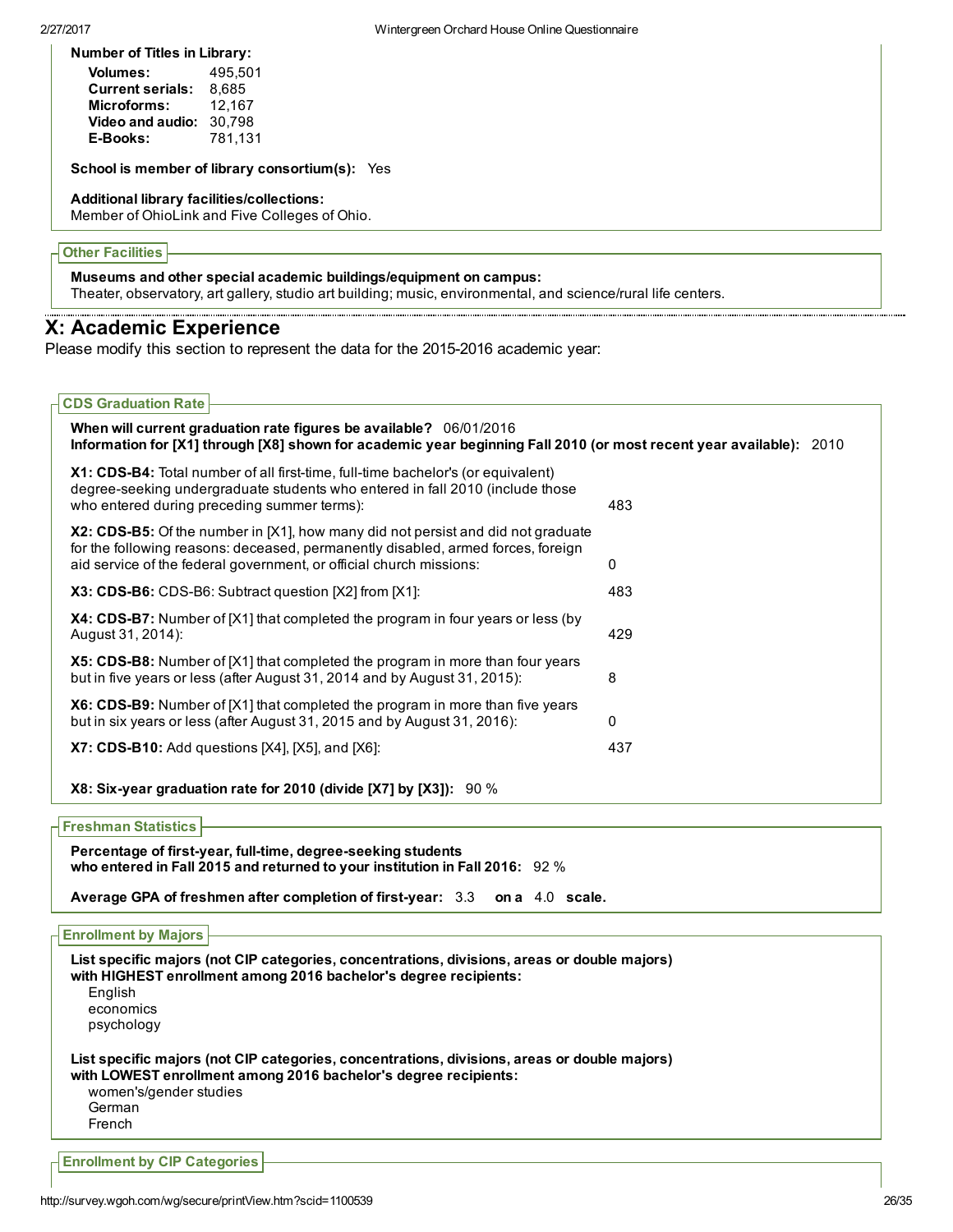| List percentages of bachelor's degrees awarded between July 1, 2015 and June 30, 2016 in the following CIP categories: |      |
|------------------------------------------------------------------------------------------------------------------------|------|
| Agriculture (CIP 1, 2):                                                                                                | $\%$ |
| Architecture (CIP 4):                                                                                                  | $\%$ |
| Area, ethnic, and gender studies (CIP 5):                                                                              | 1%   |
| Biological/life sciences (CIP 26):                                                                                     | 10 % |
| Business/marketing (CIP 8, 52):                                                                                        | %    |
| Communication technologies (CIP 9,10):                                                                                 | $\%$ |
| Computer/information sciences (CIP 11):                                                                                | $\%$ |
| Education (CIP 13):                                                                                                    | $\%$ |
| Engineering (CIP 14,15):                                                                                               | $\%$ |
| English (CIP 23):                                                                                                      | 13 % |
| Foreign languages, literatures, and linguistics (CIP 16):                                                              | 9%   |
| Health professions and related programs (CIP 51):                                                                      | $\%$ |
| Family and consumer sciences/human sciences (CIP 19,20):                                                               | $\%$ |
| Interdisciplinary studies (CIP 30):                                                                                    | 10 % |
| Law/legal studies (CIP 22):                                                                                            | %    |
| Liberal arts/general studies (CIP 24):                                                                                 | $\%$ |
| Library science (CIP 25):                                                                                              | $\%$ |
| Mathematics/Statistics (CIP 27):                                                                                       | 3 %  |
| Military science/military technologies (CIP 28, 29):                                                                   | $\%$ |
| Natural resources and conservation (CIP 3):                                                                            | $\%$ |
| Parks/recreation (CIP 31):                                                                                             | $\%$ |
| Personal/miscellaneous services (CIP 12):                                                                              | $\%$ |
| Philosophy and religious studies (CIP 38,39):                                                                          | 3%   |
| Physical sciences (CIP 40, 41):                                                                                        | 3%   |
| Security/homeland security/law enforcement/firefighting/protective services (CIP 43, 44):                              | %    |
| Psychology (CIP 42):                                                                                                   | 7 %  |
| Social sciences/history (CIP 45):                                                                                      | 28 % |
| Construction trades (CIP 46, 47, 48, 49):                                                                              | %    |
| Visual/performing arts (CIP 50):                                                                                       | 13 % |
| Other:                                                                                                                 | %    |

# GPA Requirements

#### Minimum GPA required to stay off probation:

| Freshman:  | 2.0 |
|------------|-----|
| Sophomore: | 2.0 |
| Junior:    | 20  |
| Senior:    | 20  |

Different GPA requirements for some programs: No

If different from above, specify minimum overall GPA that student must maintain in order to graduate:

# Y: Graduate Career Data

#### Academic Pursuits of Recent Graduates

#### Provide the most recent data available.

#### Percentage of graduates who pursue further study:

- 19 % continue immediately
- 30 % continue within one year including those that continue immediately
- 61 % continue within 10 years including those that continued within one year or immediately

#### Of all the graduates who pursue further study, what percentage pursue further study in the following fields?

- 7 % M.B.A.
- 8 % Law School
- 8 % Medical School
- % Dental School
- % Engineering
- % Theological School/Seminary
- % Education
- 40 % Graduate Arts and Sciences
- % Veterinary Medicine

#### Graduate schools most often selected by recent graduates:

Boston University, Case Western Reserve University, Columbia University, Dartmouth College, Georgetown University, Johns Hopkins University, Loyola University, Northwestern University, Ohio State University, Pennsylvania State University, Stanford University, Tufts University, University of Chicago, University of North Carolina, University of Pennsylvania, University of Virginia, University of Wisconsin, Washington University.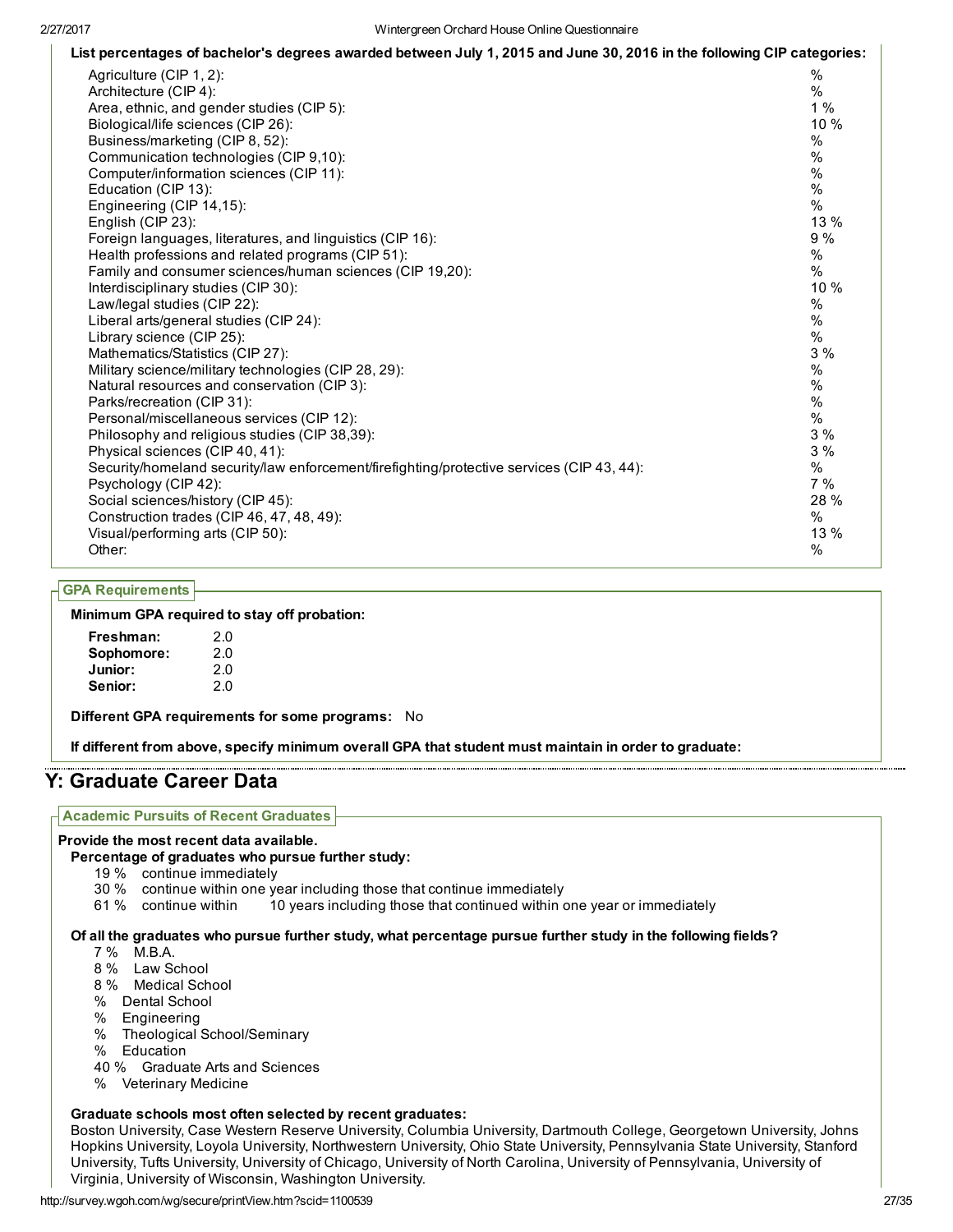#### Career Pursuits of Recent Graduates

#### Provide the most recent data available.

- Percentage of graduates who are employed/begin a career/enter the workforce/acquire a job in field related to major:
	- 92 % within six months of graduation
		- 99 % within one year of graduation including those that continue within six months
	- % within two years of graduation including those that continue within six months or one year

#### Firms that most frequently hire graduates:

3M, Abbott Labs, ABC, ABN AMRO, Accenture, Adobe System, Aetna, AG Edwards, Allstate, American Airlines, American Electric Power, AmeriCorps, Ameriprise, Amgen, AOL, Aon Consulting, AT&T, Bank of America, Bank of Boston, Bank of New York, Bank One, Barclays Bank, Barnes & Noble, BASES, Battelle Memorial Institute, Bear Stearns, Bloomberg, Blue Cross & Blue Shield, Booz Allen Hamilton, Boston Globe, Boston University, Brown Brothers Harriman, Bureau of National Affairs, Cambridge Group, Case Western Reserve, CBS, Chicago Public School, Children's Hospital, Christie's, Chubb & Son, Ciba Specialty Chemicals, Cincinnati Post, Cincinnati Public School, Cisco, Citibank, Citicorp, Citigroup, City of New York, City Year, Cleveland Clinic, CNN, Coca-Cola, Colgate University, College of William & Mary, Columbia University, Columbus Academy, Cornell University Medical College, Corning, Corporate Executive Board, Dartmouth Medical School., Davidson College, Dayton Power & Light Co., Deloitte & Touche, Delta, Denison University, Deutsche Bank, Dow Chemical, DuPont, Duke University, Eastman Kodak, Eaton Corp., Eli Lilly, Emory University, Episcopal Diocese & Churches, Ernst & Young, Estee Lauder, Exxon Mobil, Fannie Mae, Federal Reserve Bank, FedEx, Fidelity Investments, Fifth Third Bank, First Presbyterian Church, Fleet Bank, FleetBoston, Forbes Magazine., Ford Motor Company, FOX, Gap, General Electric, George Washington University, Georgetown University, Goldman Sachs, Grassroots Campaigns, Guidant Corp., H&R Block, Habitat for Humanity, Harvard University, Haverford College, HBO, Health Alliance Intl, Hewitt Associates, Houghton Mifflin, Humane Society of United States, Huntington National Bank, Hyatt, IBM, Indiana University, Intel, IRS, J.P. Morgan Chase, Janney Montgomery Scott, John Hopkins University, Johnson & Johnson, Jones, Day, Reavis & Pogue, Kaiser Permanente, Kaplan, Kenyon College, Key Corp., KPMG, L.E.K. Consulting, LaSalle Bank, Legal Aid, Lehman Brothers, Lexis Nexis, Lockheed Martin, Loyola University, Lubrizol Corp., Marsh USA, Massachusetts General Hospital, Massachusetts Mutual Life Insurance, Mayo Clinic, Mazda, McGraw Hill, McKesson, McKinsey & Company, McMasterCarr, Memorial Sloan Kettering Cancer Center, Merck & Co., Merrill Lynch, MetLife, Microsoft, Monsanto, Morgan Stanley, Morningstar, Mount Sinai Medical School, MTV, NASA, National City Corp., National Institute of Health, Nationwide Insurance, NBC, NCR, NERA Economic Consulting, Newsweek, Northern Trust, Northwestern University, NPR, New York Times, New York University, Ogilvy & Mather, OH AG, Ohio State University, Oppenheimer Capital, Oxford University Press, PBS, Peace Corps, Penn State College of Medicine, Penton Publishing, Pfizer, Pharmacia, Philadelphia Inquirer, Phillips Academy, Planned Parenthood, Porter Wright Morris & Arthur LLP, Portland Public School, PricewaterhouseCoopers, Procter & Gamble, Progressive Insurance, Prudential Securities, Qwest Communications, RAND, Random House, Reader's Digest, Riverside Methodist Hospital, Robert W. Baird, Rutgers University, SAIC, Scholastic, Siemens, Simon & Schuster, Smith Barney, Social Security Administration, Saint Luke's Roosevelt Hospital, Saint Vincent's Medical Center, Stanford University, State Farm Insurance, State Street Bank, Staten Island Academy, Sun Microsystems, SUNY, Swarthmore College, T. Rowe Price, Teach for America, Texaco, Texas Instruments, The Nature Conservancy, The Princeton Review, Thomson Learning, TIAA-CREF, Time Warner, United States Air Force, United States Army, United States Coast Guard, United States Department of Commerce, United States Department of Defense, United States Department of Energy, United States Department of Justice, United States Department of State, United States Department of the Treasury, United States District Court, United States EPA, United States General Accounting Office.

#### Alumni

## Institution's most prominent alumni/ae (up to three):

E.L. Doctorow, writer, Pulitzer Prize winner; Paul Newman, Academy Award-winning actor and philanthropist; Carl Djerassi, developed birth control pill, writer.

# Z: Guidance Facilities/Student Services

#### Remedial Learning Services

Remedial learning services offered: Reading Writing Math Study skills **Other** 

Additional Services

#### Additional services offered:

- X Nonremedial tutoring
- X Placement service
- X Health service
- X Women's Center
- Day care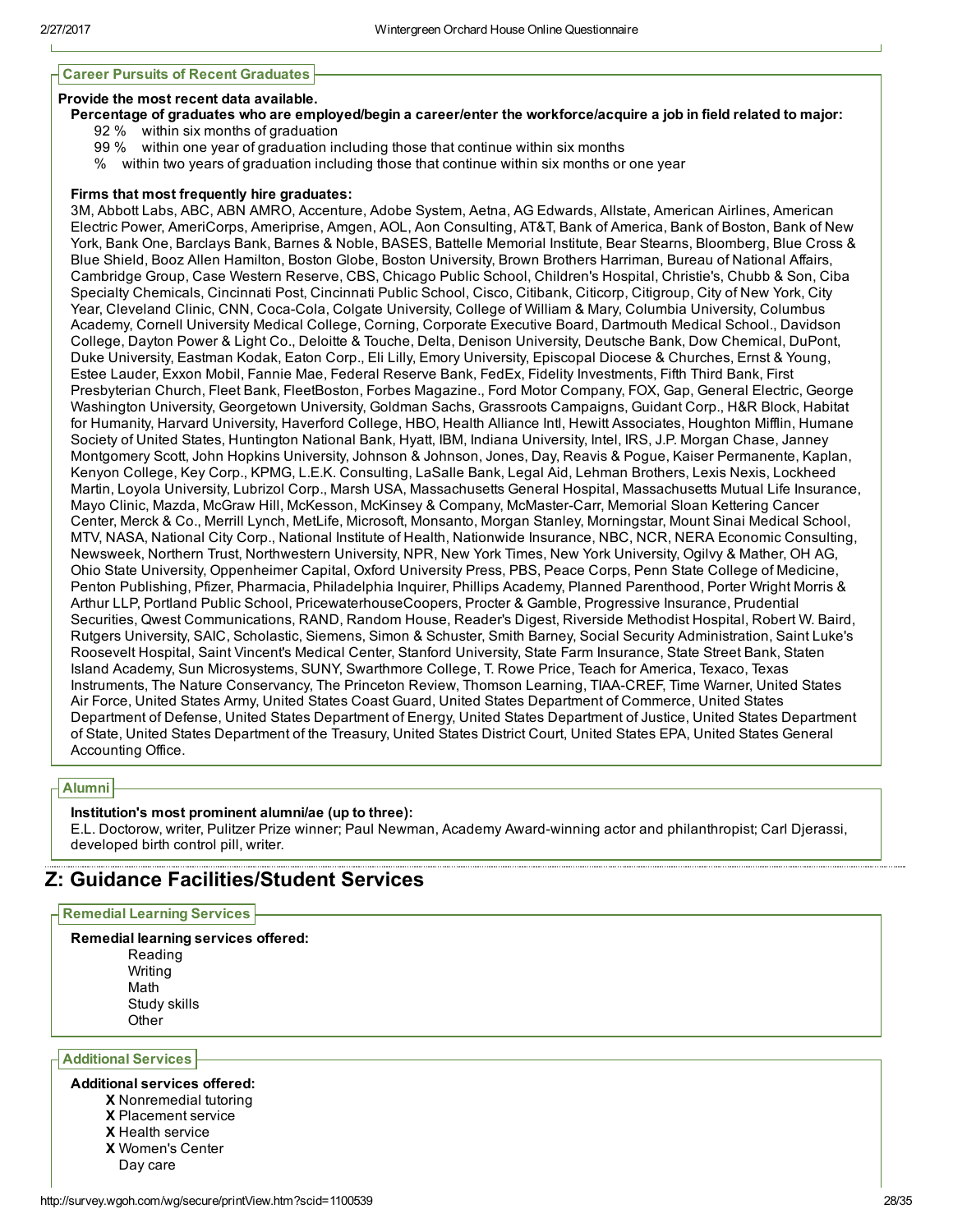X Health insurance **Other** 

# Counseling Services

#### Counseling services offered:

- X Minority student
- Military
- Veteran student
- Older student
- X Birth control
- X Career
- X Personal
- X Academic
- X Psychological
- X Religious
- 
- X Other
	- sexuality, substance abuse.

#### Career Placement Services

#### Services available in career placement center:

- Co-op education
- X Internships
- X Career/job search classes
- X Interest inventory
- X On-campus job interviews
- X Resume assistance
- X Alumni network
- X Interview training
- X Other
	- job shadowing program.

#### Physically Disabled Student Services

#### Services available to physically disabled students:

- X Note-taking services
- X Tape recorders
- X Tutors
- X Reader services
- X Special transportation Interpreters for hearing-impaired
- Special housing
- X Adaptive equipment Braille services
- X Talking books
- **Other**

Percentage of campus accessible to physically disabled students: 70 % OR check term that best describes accessibility: Unknown

# AA: ROTC

# Army ROTC

X Not offered Army ROTC is offered: On campus Off campus

Navy ROTC

X Not offered Navy ROTC is offered: On campus Off campus

## Air Force ROTC

http://survey.wgoh.com/wg/secure/printView.htm?scid=1100539 29/35 Air Force ROTC is offered: On campus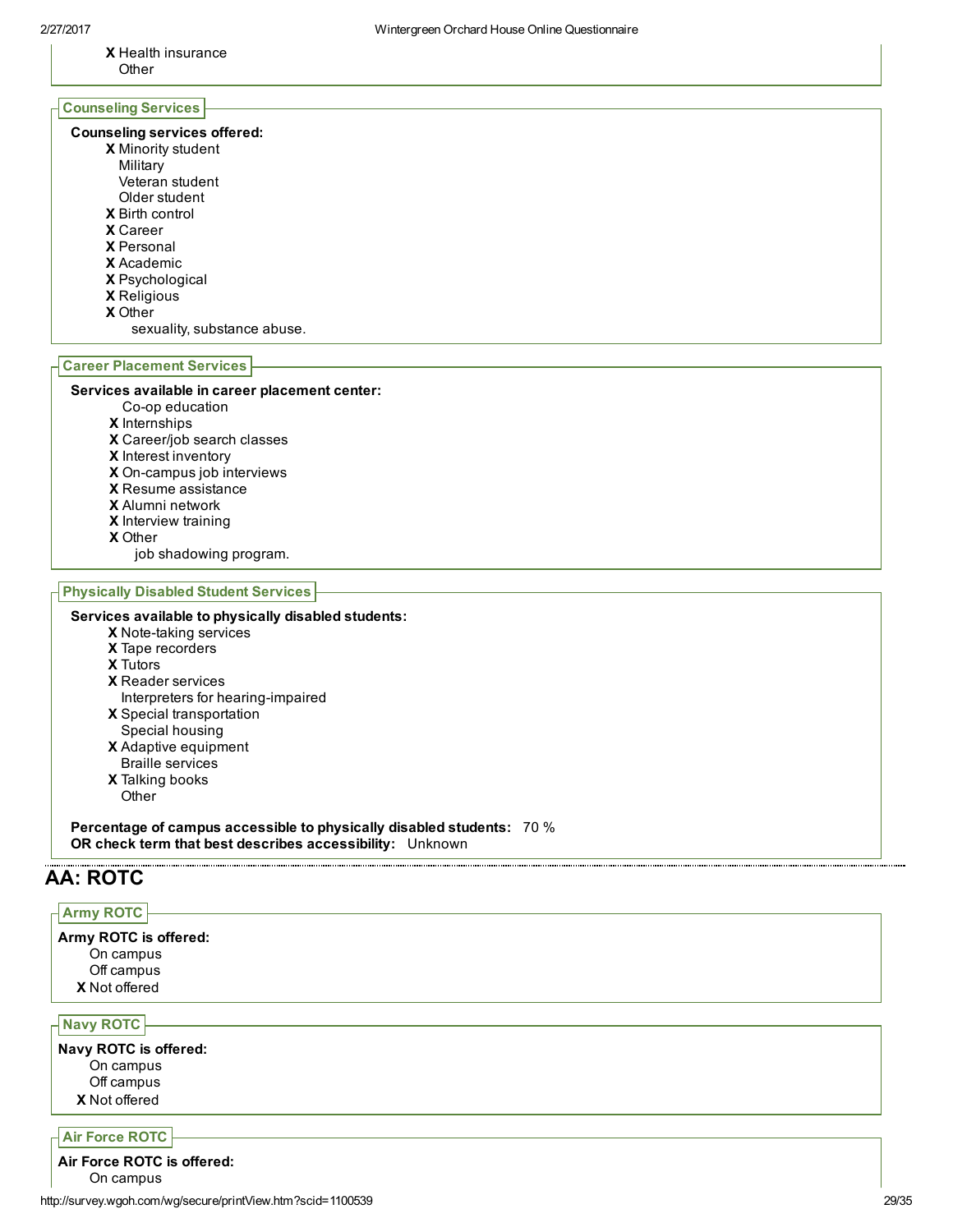X Not offered Off campus

# AB: Student Activities/Social Organizations

#### Fraternities and Sororities

| Number of social fraternities on campus:<br>Percentage of men who join fraternities:<br>Number of fraternities with chapter houses: | 10%      |
|-------------------------------------------------------------------------------------------------------------------------------------|----------|
| Number of social sororities on campus:<br>Percentage of women who join sororities:<br>Number of sororities with chapter houses:     | 4<br>20% |

#### Student Activities

### Check available student activities:

- X Student Government
- X Student Newspaper
- X Literary Magazine
- X Yearbook
- X Radio Station
- Television Station

## List name/frequency of student newspapers:

Kenyon Collegian, published weekly

## Honor Societies

#### Number of honor societies: 5

## **Organizations**

List organizations separated by commas. Please do not supply a web address or link.

## Campus-based Religious Organizations:

Buddhist Society, Canterbury Kenyon, Humanist Association, Hillel, Crescent, Newman club

## Minority Student Organizations:

Adelante, Black Student Union, Indigenous Nations, La Tertulia, Men of Color, Queer Women's Collective, Sisterhood; Asian and African Student Societies

## International Student Organizations:

Middle Eastern Student Association; International, Japanese Anime, and South Asian Societies; Francais, Japanese Culture, and Russian clubs

## Other student organizations, musical groups, activities, and committees:

(group similar activities together; move from arts to humanities/social sciences to biological/medical sciences to technology/hard sciences) Music, theatre, political, service, and special-interest groups

Total number of registered organizations: 164

# AC: Housing

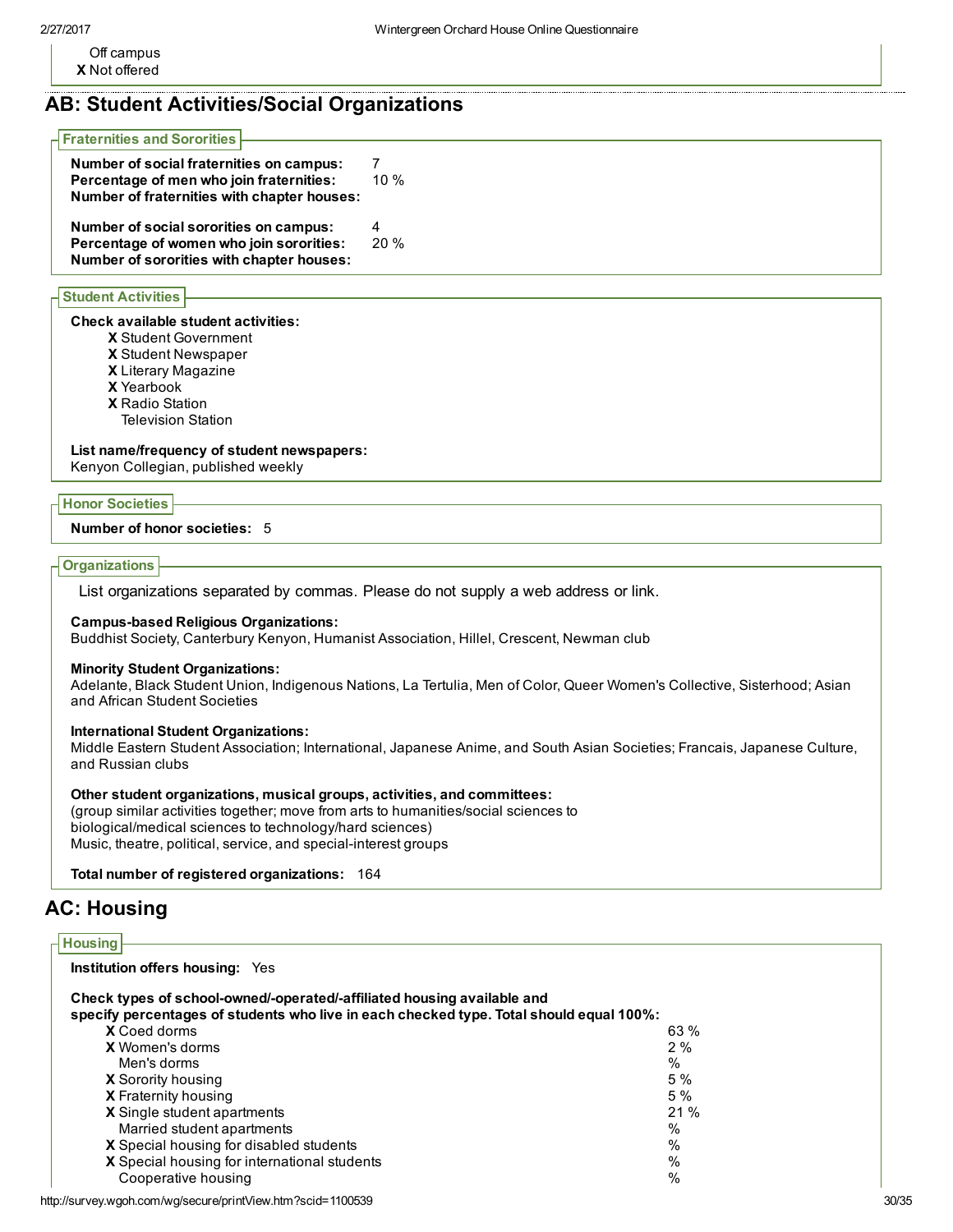| <b>X</b> Other                                                                                                                                                                                                                                         |              | 4% |                    |
|--------------------------------------------------------------------------------------------------------------------------------------------------------------------------------------------------------------------------------------------------------|--------------|----|--------------------|
| Special-interest, substance-free, community service, wellness, and Kosher<br>housing.                                                                                                                                                                  |              |    | <b>Check Total</b> |
| Percentage of all students who live in above housing:<br>Percentage of freshmen who live in above housing:                                                                                                                                             | 99%<br>100 % |    |                    |
| Percentage of all students who live off-campus or commute:                                                                                                                                                                                             | 1%           |    |                    |
| Average percentage of students on campus during weekends: 99 %                                                                                                                                                                                         |              |    |                    |
| Are students required to live in school housing:                                                                                                                                                                                                       | Yes          |    |                    |
| If Yes, then:<br>All unmarried students under age 21 not living near campus with relatives<br><b>X</b> Other<br>All students must live on campus.                                                                                                      |              |    |                    |
| Campus housing available to unmarried students regardless of year: Yes<br>If NO, explain:                                                                                                                                                              |              |    |                    |
| School provides assistance in locating off-campus housing: No                                                                                                                                                                                          |              |    |                    |
| Number of housing units:                                                                                                                                                                                                                               | 331          |    |                    |
| Housing units should include houses, apartments,<br>dorm rooms, etc. Do not total up the number of<br>buildings or number of rooms (e.g., include the number<br>of apartment units, but do not total up the number of<br>rooms within each apartment). |              |    |                    |
| Total number of students above housing units can accommodate: 1,780                                                                                                                                                                                    |              |    |                    |
| D <sup>.</sup> Ragulatione                                                                                                                                                                                                                             |              |    |                    |

# AD: Regulations

# **Car Policy**

All students may have cars on campus: Yes If NO, explain: Percentage of all students who have cars on campus: 50 %

## Alcohol Policy

| Alcohol is permitted on campus to students of legal age: Yes |      |
|--------------------------------------------------------------|------|
| If YES, are there additional restrictions that apply?        | Yes. |

## Other Policies

## Check applicable policies:

Permission required for student marriages Class attendance mandatory

X Class attendance policies set by individual instructors Dress/hair code Honor code

- X Hazing prohibited
- X Smoking prohibited
- X Other
	- Firearms prohibited. Academic honesty code.

# Attendance Policies

Check the following for which attendance is mandatory: Chapel Assemblies Convocations

X None of these

How often must students attend? Other mandatory:

# AE: Environment/Transportation

 $\overline{\Gamma}$  Location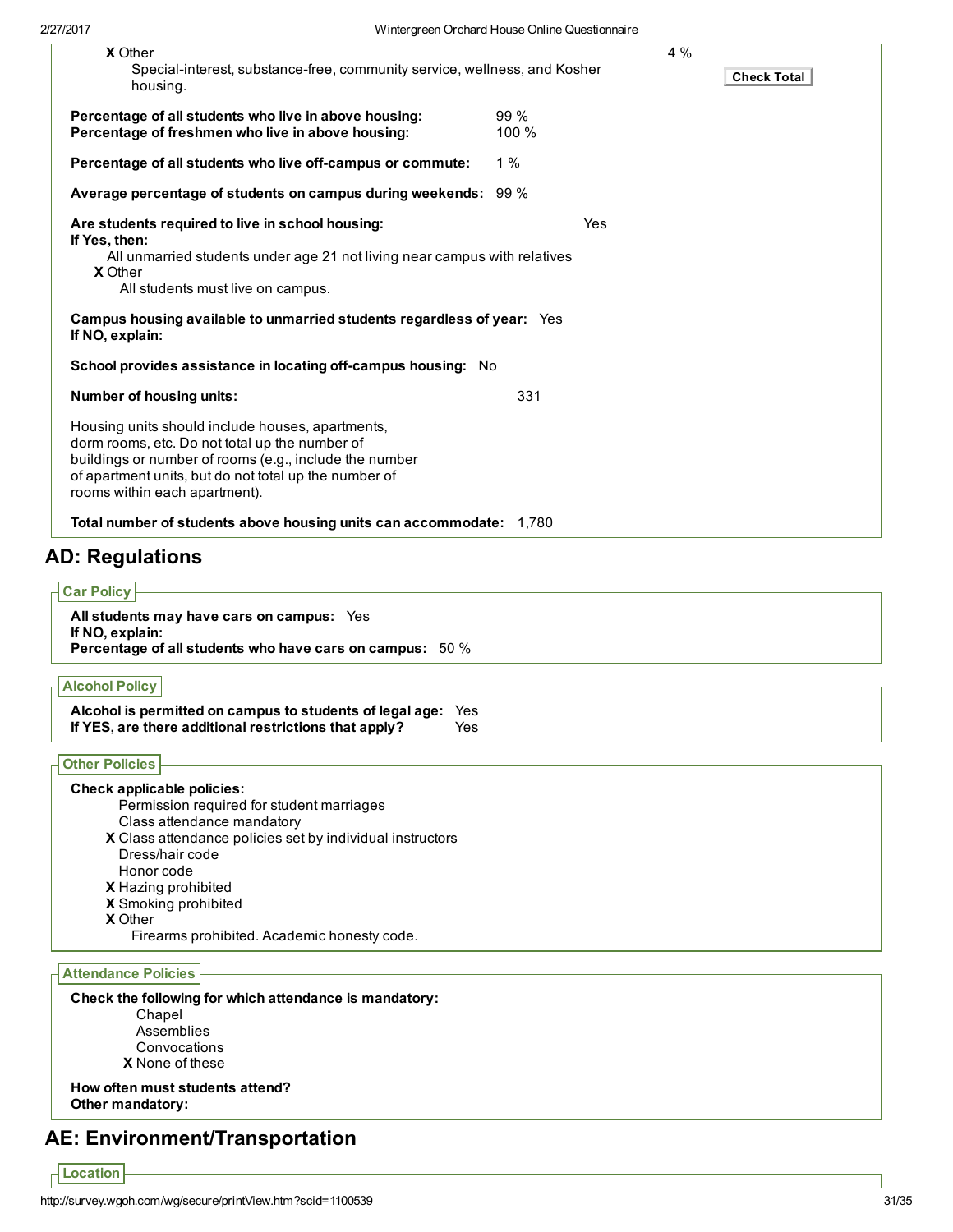Region of country from which majority of U.S. students come: Middle Atlantic

Campus Size: 1,000 acres

Check one: Campus is within one mile of city/town

Location/Environment: In or near a rural community (pop. under 5,000)

#### Description of location/transportation:

Include campus size, location, proximity to larger city (if applicable), location of branch campuses, transportation area is served by (air, bus, train), and whether public transportation serves the campus. 1,000-acre campus in Gambier (population: 2,436), five miles from Mt. Vernon (population: 16,798), 50 miles from Columbus. Major airport and bus serve Columbus; train serves Cleveland (115 miles). School operates transportation to Mt. Vernon and Columbus.

## Nearest City

City/town school is located in/near: Gambier, OH Population: 2,436

Closest major city to school (if different from above): Columbus, OH Population: 822,553 Distance: 50 miles Nearest city with major airport: Columbus, OH

| <b>Distance: 50 miles</b>                             |  |
|-------------------------------------------------------|--|
| <b>Nearest city with other airport:</b> Cleveland, OH |  |
| Distance: 90 miles                                    |  |
| Nearest city with train service: Cleveland, OH        |  |
| Distance: 90 miles                                    |  |
| <b>Nearest city with bus service:</b> Columbus, OH    |  |
| <b>Distance: 50 miles</b>                             |  |

#### Transportation Services

Public transportation serves campus: No

#### College/university operates transportation to:

School operates transportation to Mount Vernon and Columbus, OH.

## Satellite Campuses

Locations of branch/satellite campuses:

# AF: Calendar

Please modify this section to represent the data for the 2017-2018 academic year:

## Information shown for academic year beginning Fall: 2017

#### Academic Calendar

Academic Calendar System: (include summer terms only if they are part of a typical full-time student's course of study) Semester system (two terms comprise academic year)

Semester/term beginning dates for 2017-2018 academic year: in late August and mid-January.

Number and length of summer sessions:

Month(s) in which new student orientation is held: Orientation for new students held in August.

# AG: Self-Ranking Entrance Profile

Although we realize the difficulty of trying to fit the multiple characteristics of your entering students into an arbitrary system, we would appreciate your use of the self-rating, composite chart below to calculate your institution's approximate entrance profile. To find the profile number, carefully read the chart below and select the column that most closely describes the average entrance profile of freshmen students at your institution.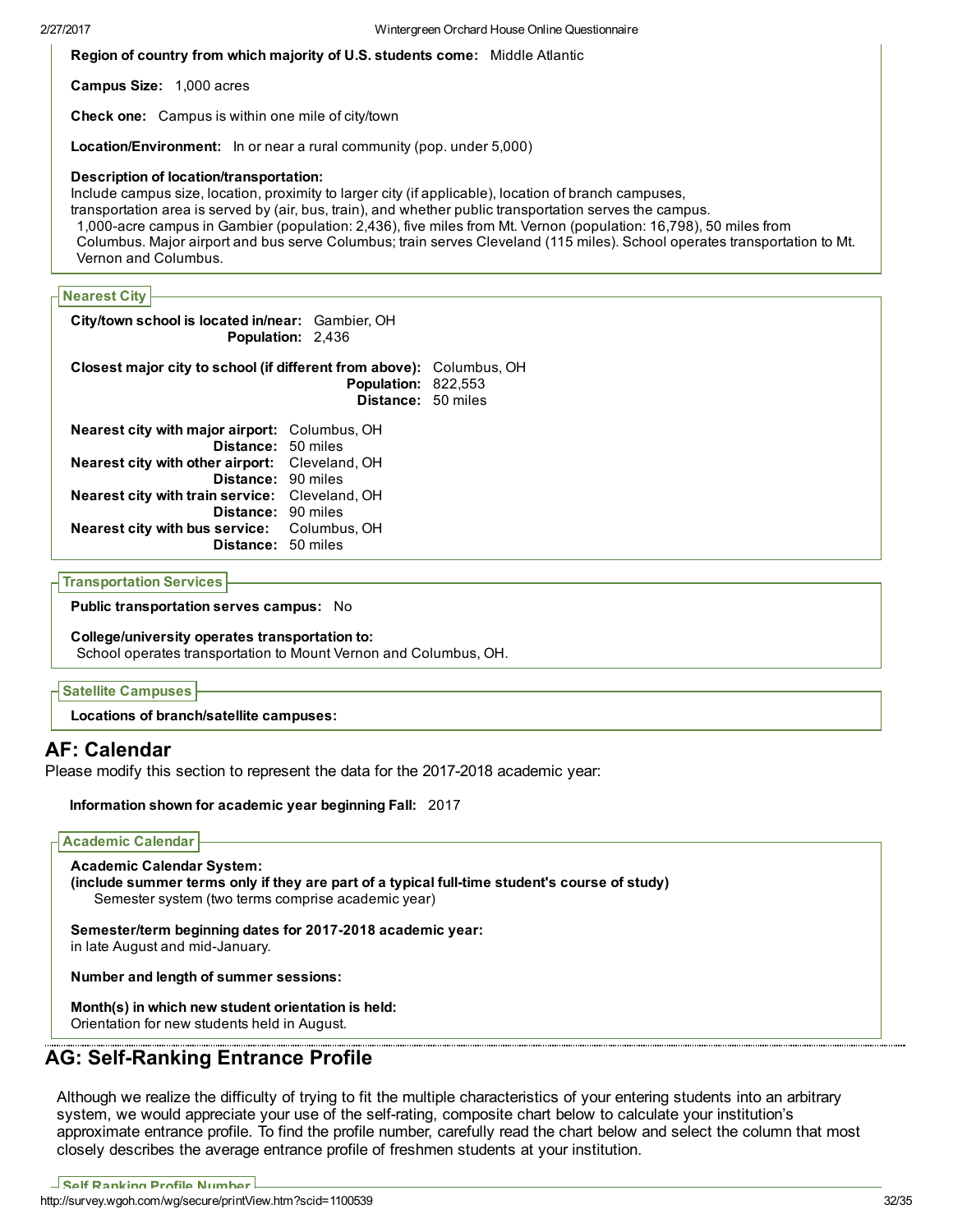2/27/2017 Wintergreen Orchard House Online Questionnaire

| <b>Self-Ranking Profile Number:</b> |             |           |              |             |            |
|-------------------------------------|-------------|-----------|--------------|-------------|------------|
|                                     |             |           |              | 4           | 5          |
| <b>Class Rank:</b>                  | Top 20%     | Top 40%   | Top 50%      | Top 60%     | Not in top |
| GPA:                                | $B+$ to A   | B to B+   | $B$ - to $B$ | $C$ to $B-$ | 60%        |
| SAT:                                | 1950-2400   | 1830-1949 | 1605-1829    | 1365-1604   | C or below |
| ACT:                                | 29          | 27-28     | 23-26        | $19-22$     | Below 1365 |
| <b>Percentage Applicants</b>        | 40% or less | 40-60% or | 60-75% or    | 75-90% or   | Below 19   |
| Accepted:                           |             | less      | less         | less        | Over 90%   |

# AH: Athletic Information

## School has an athletic program: Yes

## $\overline{\Pi}$ Intercollegiate Varsity Sports - MEN

|                                 |                              |                                | <b>Other</b>          |
|---------------------------------|------------------------------|--------------------------------|-----------------------|
| <b>Sport Offered</b>            | <b>Scholarships</b><br>Avail | <b>NCAA</b><br><b>Division</b> | <b>Athletic Assoc</b> |
| baseball (bar)                  | no                           | Ш                              |                       |
| basketball (bas)                | no                           | Ш                              |                       |
| cross-country (cro)             | no                           | III                            |                       |
| diving (div)                    | no                           |                                |                       |
| football (foo)                  | no                           | III                            |                       |
| golf (gol)                      | no                           | III                            |                       |
| lacrosse (lac)                  | no                           | III                            |                       |
| soccer (soc)                    | no                           | Ш                              |                       |
| swimming (swi)                  | no                           | III                            |                       |
| tennis (ten)                    | no                           | III                            |                       |
| track and field (indoor) (tri)  | no                           | III                            |                       |
| track and field (outdoor) (tro) | no                           | III                            |                       |

# **Intercollegiate Varsity Sports - WOMEN**

|                                 | <b>Scholarships</b><br>Avail | <b>NCAA</b><br><b>Division</b> | <b>Other</b><br><b>Athletic Assoc</b> |
|---------------------------------|------------------------------|--------------------------------|---------------------------------------|
| <b>Sport Offered</b>            |                              |                                |                                       |
| basketball (bas)                | no                           | Ш                              |                                       |
| cross-country (cro)             | no                           | Ш                              |                                       |
| diving (div)                    | no                           |                                |                                       |
| field hockey (fih)              | no                           | III                            |                                       |
| lacrosse (lac)                  | no                           | Ш                              |                                       |
| soccer (soc)                    | no                           | Ш                              |                                       |
| softball (sof)                  | no                           | Ш                              |                                       |
| swimming (swi)                  | no                           | Ш                              |                                       |
| tennis (ten)                    | no                           | III                            |                                       |
| track and field (indoor) (tri)  | no                           | Ш                              |                                       |
| track and field (outdoor) (tro) | no                           | Ш                              |                                       |
| volleyball (vol)                | no                           | Ш                              |                                       |

# Athletic Director (Men's Director)

|        | <b>Name:</b> Peter Smith                                                          |
|--------|-----------------------------------------------------------------------------------|
| Title: | Director of Athletics, Fitness and Recreation<br><b>E-mail:</b> smithp@kenyon.edu |

# Women's Athletic Director

|        | Name: Suzanna Helfant           |
|--------|---------------------------------|
| Title: | Assistant Director of Athletics |
|        | E-mail: helfants@kenyon.edu     |

# **Participation**

| varsity and/or club intercollegiate sports: | 42 % |
|---------------------------------------------|------|
| intramural and/or recreational sports:      | .6 % |
|                                             |      |

Athletic Conference Memberships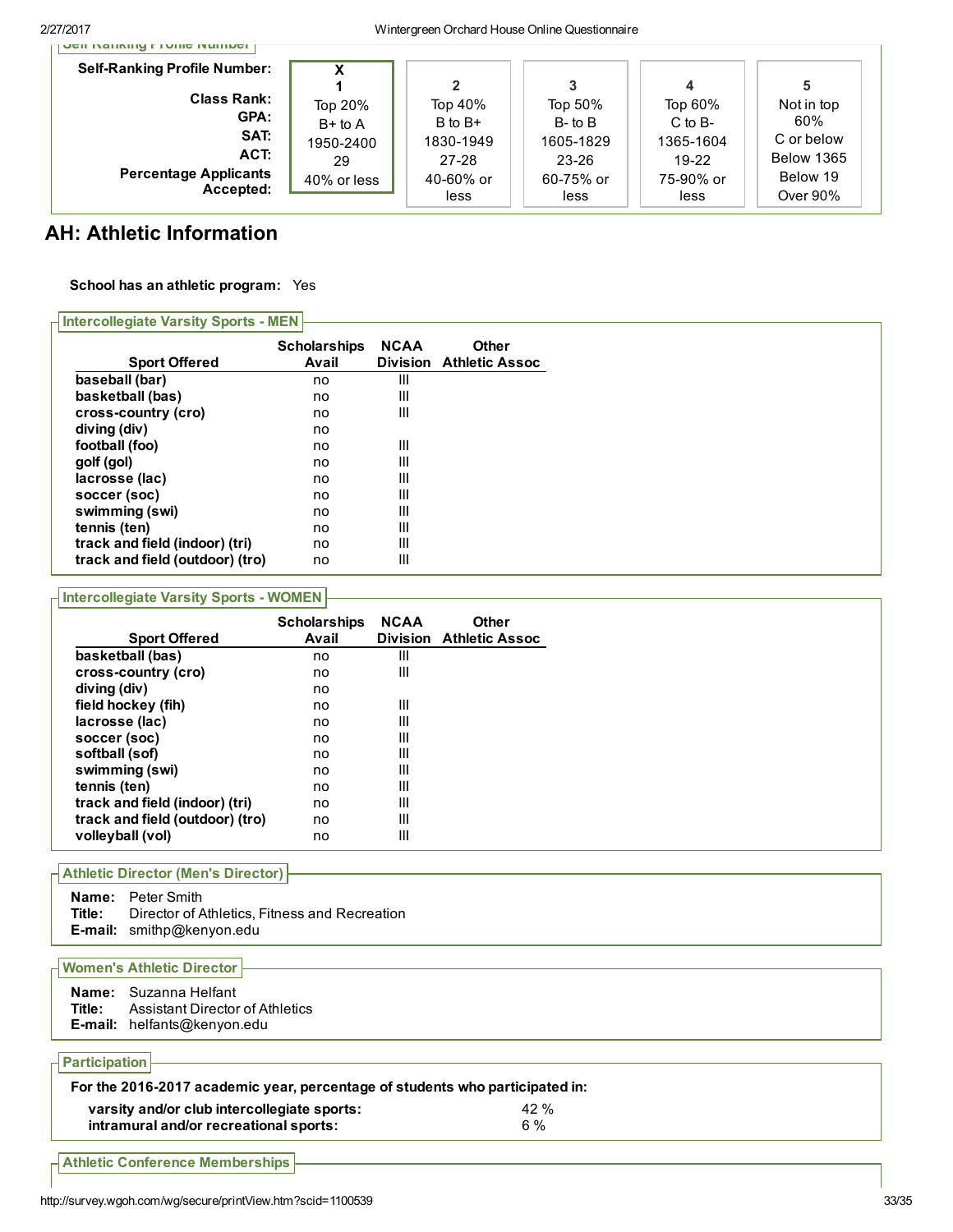North Central Intercollegiate Athletic Conference (Division III)

## Athletic Facilities

## Facilities available to students (include off-campus facilities)

Do not use formal names (Example: football field, NOT John Doe Memorial Field)

squash, tennis, and racquetball courts; athletic fields, fitness/recreation center, volleyball arena, swimming pool

#### Intramural/Recreational Sports

# Intramural/recreational sports (include sports clubs, i.e. mountain bike club)

(alphabetical order, lower case, comma delimited)

archery, ballroom dancing, basketball, dance, equestrian sports, fencing, juggling, racquetball, rugby, soccer (indoor), squash, tennis, ultimate Frisbee, volleyball

## Club Sports

Club Sports for MEN (non-varsity, intercollegiate sports) equestrian sports, rugby, soccer, squash, tennis, ultimate Frisbee

#### Club Sports for WOMEN (non-varsity, intercollegiate sports)

equestrian sports, rugby, soccer, squash, tennis, ultimate Frisbee

```
School Colors: purple and white
Team Mascot: Lords and Ladies
School Song:
```
# AJ: Unique Qualities

#### Unique Qualities/Programs

Unique qualities and programs of the school that influence students with particular abilities and interests to choose it over similar schools: Do not include quotation marks. Limited to 4000 characters. According to the school, Kenyon College is among the nation's finest selective liberal-arts institutions. It takes pride in exceptionally strong programs in English (Kenyon is the home of the internationally known Kenyon Review), the sciences, and drama. Student-faculty interaction, both in and out of the classroom, and community involvement are hallmarks of the Kenyon experience. Kenyon students, who come from all states and many countries, enjoy an active extracurricular life, with more than 100 student organizations. Kenyon teams compete in 9 varsity sports each, for men and women, and the swimming and diving teams are renowned for their record-breaking number of national championships. The Kenyon campus is noted for its collegiate Gothic architecture, natural beauty, and the quality of its facilities, including a recently-built art gallery and studio art building, music building, \$32-million science quad, \$70million fitness/recreation/athletic center, and 20 new student resident townhouses. Kenyon College is a close-knit community of talented students and outstanding teachers. Kenyon's reputation rests on a tradition of academic rigor and creative achievement, but its essence lies in the way personal contact shapes daily experience on its historic and scenic campus. Students know professors as teachers, advisers, collaborators, and friends, while professors know students as individuals their strengths, aspirations, and potential for success.

# AS: Social Environment

#### Newspaper Editor Information

Name: **Title:** editors-in-chief Phone: E-mail: collegian@kenyon.edu

## Social Life

Most popular places where students gather, both on and off campus:

Most popular places where students gather, both on and off campus include Kenyon Bookstore, Peirce Hall, Wiggin St Coffee, Village Deli, Village Inn, Olin Library, Horn Gallery, Gund Commons, Chipotle, and Fiesta Mexicana.